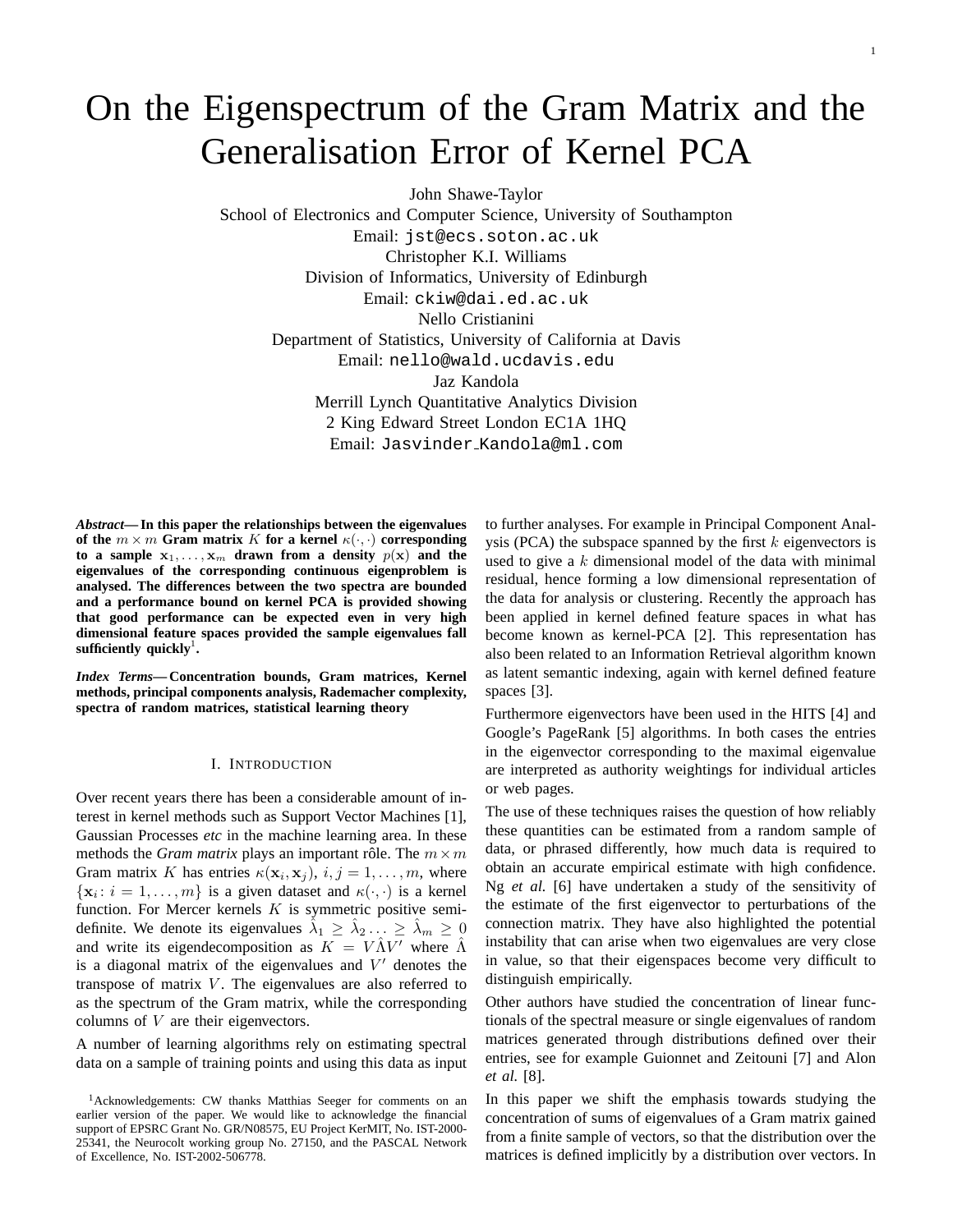particular if we perform (kernel-) PCA on a random sample and project new data into the k-dimensional space spanned by the first  $k$  eigenvectors, how much of the data will be captured or in other words how large will the residuals be. It turns out that this accuracy is not sensitive to the eigenvalue separation, while at the same time being the quantity that is relevant in a practical application of dimensionality reduction using kernel PCA. The result shows that we can expect good performance even in very high dimensional feature spaces provided that the sample eigenvalues fall sufficiently quickly. In this sense the results give a dimension independent bound on the performance of kernel PCA.

The second question that motivated the research reported in this paper is the relation between the eigenvalues of the Gram matrix and those of the underlying process. For a given kernel function and density  $p(x)$  on a space X, we can also write down the eigenfunction problem

$$
\int_{\mathcal{X}} \kappa(\mathbf{x}, \mathbf{y}) p(\mathbf{x}) \phi_i(\mathbf{x}) \, d\mathbf{x} = \lambda_i \phi_i(\mathbf{y}). \tag{1}
$$

Note that the eigenfunctions are orthonormal with respect to  $p(\mathbf{x})$ , i.e.

$$
\int_{\mathcal{X}} \phi_i(\mathbf{x}) p(\mathbf{x}) \phi_j(\mathbf{x}) d\mathbf{x} = \delta_{ij}.
$$

Let the eigenvalues of the underlying process be ordered so that  $\lambda_1 \geq \lambda_2 \geq \ldots$  This continuous eigenproblem can be approximated in the following way. Let  $\{x_i : i = 1, ..., m\}$ be a sample drawn according to  $p(x)$ . Then

$$
\int_{\mathcal{X}} \kappa(\mathbf{x}, \mathbf{y}) p(\mathbf{x}) \phi_i(\mathbf{x}) d\mathbf{x} \simeq \frac{1}{m} \sum_{k=1}^m \kappa(\mathbf{x}_k, \mathbf{y}) \phi_i(\mathbf{x}_k) \quad (2)
$$

As pointed out in [9], the standard numerical method (see, e.g., [10], chapter 3) for approximating the eigenfunctions and eigenvalues of equation (1) is to use a numerical approximation such as equation (2) to estimate the integral, and then plug in  $y = x_j$  for  $j = 1, ..., m$  to obtain a matrix eigenproblem

$$
\sum_{k=1}^m \kappa(\mathbf{x}_k, \mathbf{x}_j) \phi_i(\mathbf{x}_k) = \hat{\lambda}_i \phi_i(\mathbf{x}_j).
$$

Thus we see that  $\mu_i \stackrel{def}{=} \frac{1}{m} \hat{\lambda}_i$  is an obvious estimator for the ith eigenvalue of the continuous problem. The theory of the numerical solution of eigenvalue problems ([10], Theorem 3.4) shows that for a fixed k,  $\mu_k$  will converge to  $\lambda_k$  in the limit as  $m \to \infty$ .

For the case that X is one dimensional and  $p(x)$  is Gaussian and  $\kappa(x, y) = \exp(-b(x - y)^2)$  (the RBF kernel with lengthscale  $b^{-1/2}$ ), there are analytic results for the eigenvalues and eigenfunctions of equation (1) as given in section 4 of [11]. To compare the process eigenvalues with empirical eigenvalues 1000 samples of size  $m = 100$  were used, with parameters  $b = 3$  and  $p(x) \sim \mathcal{N}(0, 1/4)$ . The 1000 repetitions were used to characterize the variability of the empirical eigenvalues. For this case we can therefore compare the values of  $\mu_i$  with the corresponding  $\lambda_i$ , as shown in Figure 1(a). Figure 1(b) plots the difference between the average (over 1000 samples) of the partial sum of the first  $i$  empirical eigenvalues against the same



Fig. 1. (a) A plot of the log eigenvalue against the index of the eigenvalue. The straight line is the theoretical relationship. The centre point (marked with a star) in the error bar is the log of the average value of  $\mu_k$ . The upper and lower ends of the error bars are the 97.5% and 2.5% centiles of of  $\log(\mu_k)$ respectively taken over 1000 repetitions. (b) A plot of the difference between respectively taken over 1000 repetitions. (b) A pion-<br>the average of  $\sum_{j=1}^{i} \mu_j$  and  $\sum_{j=1}^{i} \lambda_j$  against i.

partial sum of the process eigenvalues. These two plots show that for  $i = 1$  the average empirical eigenvalue overestimates  $\lambda_1$ , but that for  $i > 1$  the converse is true. Figure 1(b) also shows that the empirical partial sum initially overestimates the process partial sum, but that this gradually declines. One of the results of this paper will be bounds on the degree of overestimation for these partial sums in a fully general setting. Koltchinskii and Gine [12] discuss a number of results including rates of convergence of the  $\mu$ -spectrum to the  $\lambda$ spectrum. The measure they use compares the whole spectrum rather than individual eigenvalues or subsets of eigenvalues. They also do not deal with the estimation problem for PCA residuals.

Johnstone [13] studies the distribution of the largest eigenvalue of the Gram matrix of a set of vectors whose components are independent Gaussians, though his is also an asymptotic analysis as the dimension of the feature space and the number of vectors tends to infinity at a fixed ratio greater than 1.

In an earlier version of this paper, [14] discussed the concentration of spectral properties of Gram matrices and of the residuals of fixed projections. However, these results gave deviation bounds on the sampling variability of  $\mu_i$  with respect to  $\mathbb{E}[\mu_i]$ , but did not address the relationship of  $\mu_i$  to  $\lambda_i$  or the estimation problem of the residual of PCA on new data.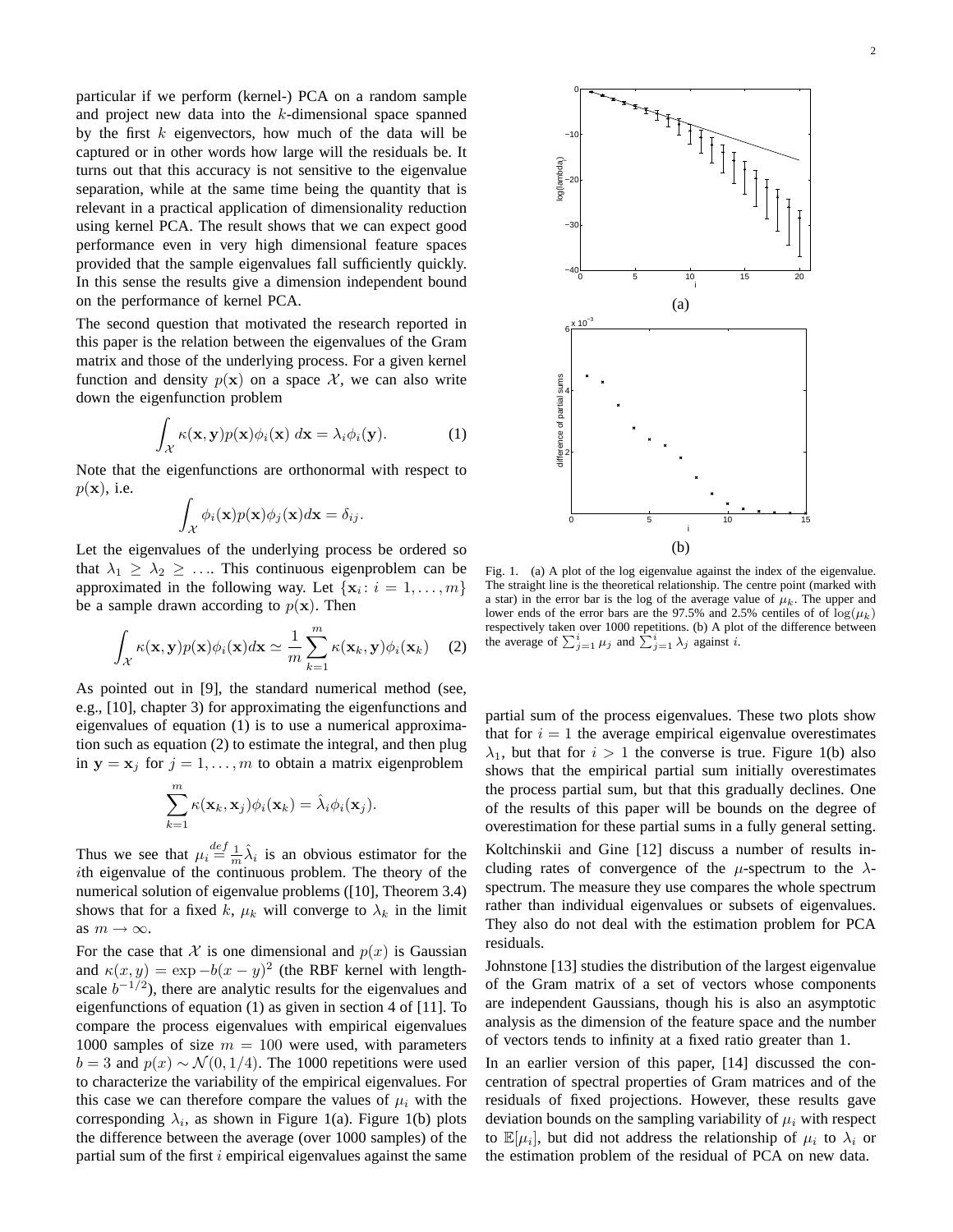In order to state our main results consider a general probability space X and a measurable feature mapping  $\psi$ 

$$
\boldsymbol{\psi}: \mathbf{x} \in \mathcal{X} \longmapsto \boldsymbol{\psi}(\mathbf{x}) \in F
$$

to a real Hilbert space  $F$ . We assume a probability measure  $p$ on the space X. Note that this implies a distribution on F via the measurable feature map  $\psi$ . We will assume throughout that the support of this distribution is bounded in a ball of radius  $R$  in  $F$ . We draw an i.i.d. sample  $S$  of  $m$  points

$$
S = (\mathbf{x}_1, \dots, \mathbf{x}_m)
$$

from X according to p and form the Gram matrix  $K(S)$  of their projections into  $F$ 

$$
K(S)_{ij} = \langle \boldsymbol{\psi}(\mathbf{x}_i), \boldsymbol{\psi}(\mathbf{x}_j) \rangle.
$$

We refer to the composition of the inner product with the projections as the kernel function  $\kappa$ :

$$
\kappa(\mathbf{x}, \mathbf{z}) = \langle \psi(\mathbf{x}), \psi(\mathbf{z}) \rangle \,,
$$

and similarly to the matrix  $K(S)$  as the kernel matrix. It is often convenient to specify the kernel  $\kappa$  and define the feature space implicitly by this choice. Such a feature space will exist provided the kernel is symmetric and has the property that all finite kernel matrices are positive semi-definite (see [15] for details). We refer to the eigenvalues  $\hat{\lambda}_1(S) \geq \hat{\lambda}_2(S) \geq$  $\cdots \geq \lambda_m(S)$  of  $K(S)$  as the empirical eigenvalues dropping the dependency on  $S$  if this is clear from the context.

There is a corresponding self-adjoint operator in the inner product space  $L_p^2(\mathcal{X})$  defined by

$$
\mathcal{K}(f)(\mathbf{x}) = \int_{\mathcal{X}} f(\mathbf{x}') \kappa(\mathbf{x}, \mathbf{x}') dp(\mathbf{x}').
$$

We refer to the eigenvalues of this operator as the process eigenvalues and denote them by  $\lambda_1 \geq \lambda_2 \geq \cdots \geq \lambda_i \geq \cdots$ . Given a sequence of numbers  $\nu_1 \geq \nu_2 \geq \cdots \geq \nu_m$ , where m may be infinity, we use the notations

$$
\nu^{>k} = \sum_{i=k+1}^{m} \nu_i
$$
 and  $\nu^{\leq k} = \sum_{i=1}^{k} \nu_i$ 

to denote the tail and initial sums respectively.

We must introduce a further definition before quoting the main results of the paper. This is concerned with the procedure known as Principal Components Analysis that projects multidimensional data in the feature space F onto the subspace  $V_k$ spanned by the first  $k$  eigenvectors of the correlation matrix

$$
C(S) = \frac{1}{m} \sum_{i=1}^{m} \psi(\mathbf{x}_i) \psi(\mathbf{x}_i)'.
$$

Note that we do not restrict the space  $F$  to be finite dimensional. However, for any finite set of points  $x_1, \ldots, x_m$ , the feature vectors  $\psi(\mathbf{x}_1), \dots, \psi(\mathbf{x}_m)$  span a finite dimensional subspace of  $F$ . Hence, by choosing a basis that spans this subspace and extending to a basis of the whole space, the correlation matrix  $C(S)$  becomes effectively finite dimensional. We denote projection onto a subspace V by  $P_V(\psi(\mathbf{x}))$ . We denote the projection onto the orthogonal complement of V

by  $P_V^{\perp}(\psi(\mathbf{x}))$ . If V is a one dimensional subspace with v a non-zero element of V, we will also write  $P_v$  in place of  $P_V$ . The norm of the orthogonal projection is also referred to as the residual since it corresponds to the distance between the original point and its projection.

We can now state the three main results of this paper. The first is concerned with the residual projections and the sum of the last eigenvalues.

*Theorem 1:* If we perform PCA in the feature space defined by a kernel  $\kappa(\mathbf{x}, \mathbf{z})$  then with probability greater than  $1 - \delta$ over random *m*-samples S, for all  $1 \leq k \leq m$ , if we project new data onto the space  $\hat{V}_k$ , the expected squared residual is bounded by

$$
\lambda^{>k} \leq \mathbb{E}\left[\|P_{\hat{V}_k}^{\perp}(\psi(\mathbf{x}))\|^2\right] \n\leq \min_{1 \leq \ell \leq k} \left[\frac{1}{m}\hat{\lambda}^{> \ell}(S) + \frac{1+\sqrt{\ell}}{\sqrt{m}}\sqrt{\frac{2}{m}\sum_{i=1}^{m} \kappa(\mathbf{x}_i, \mathbf{x}_i)^2} + R^2 \sqrt{\frac{18}{m}\ln\left(\frac{2m}{\delta}\right)}\right]
$$

where the support of the distribution is in a ball of radius  $R$  in the feature space and  $\lambda_i$  and  $\hat{\lambda}_i$  are the process and empirical eigenvalues respectively.

The theorem states that when projecting into the empirical eigen-subspace spanned by the first  $k$  eigenvectors the expected squared residual of a randomly drawn test point can with high probability be bounded by a minimum over  $\ell \leq k$ of the sum of all but the first  $\ell$  empirical eigenvalues plus a or the sum of all but the first  $\ell$  empiric<br>complexity term that scales like  $\sqrt{\ell/m}$ .

The last term on the right hand side represents the usual dependency on the confidence parameter  $\delta$ . The expression inside the minimisation involves two terms. The first term is the empirical estimate of the squared residual, which decreases as  $\ell$  increases. The second term is the complexity penalty that grows with increasing  $\ell$ . The expression will reach a minimum at a value  $\ell_0$  approximately where the two expressions have equal values. Hence, the overall bound decreases as  $k$  increases up to  $\ell_0$  and remains constant from that point onwards. In practice we expect that the left hand side will continue to decline slowly beyond this point as further dimensions are included. This effect is indeed evident in the experiments reported in the final section.

For applications of kernel PCA the theorem suggests that good capture of the data can be expected provided the empirical capture of the data can be expected provided the empirical eigenvalues decay before  $\sqrt{\ell/m}$  grows too big. Indeed this can be used as a criterion for deciding whether subspace projection is justified based on the available training data.

The second theorem considers the sum of the first  $k$  eigenvalues and the projections into the space spanned by the first  $k$ eigenvectors.

*Theorem 2:* If we perform PCA in the feature space defined by a kernel  $\kappa(\mathbf{x}, \mathbf{z})$  then with probability greater than  $1 - \delta$ over random *m*-samples *S*, for all  $1 \leq k \leq m$ , if we project new data onto the space  $V_k$ , the sum of the largest k process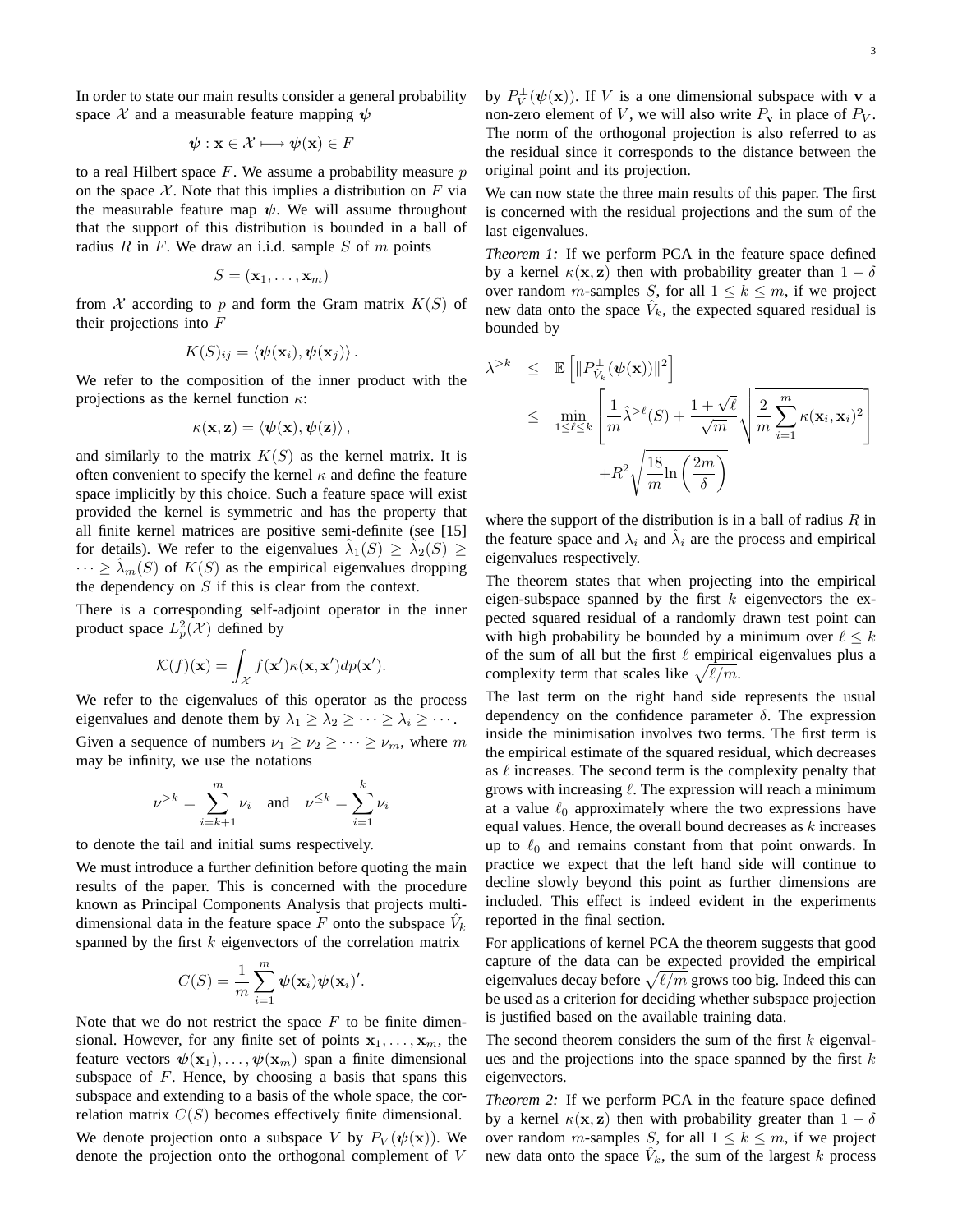eigenvalues is bounded by h

$$
\lambda^{\leq k} \geq \mathbb{E}\left[\|P_{\hat{V}_k}(\psi(\mathbf{x}))\|^2\right]
$$
\n
$$
\geq \max_{1 \leq \ell \leq k} \left[\frac{1}{m}\hat{\lambda}^{\leq \ell}(S) - \frac{1+\sqrt{\ell}}{\sqrt{m}}\sqrt{\frac{2}{m}\sum_{i=1}^m \kappa(\mathbf{x}_i, \mathbf{x}_i)^2}\right]
$$
\n
$$
-R^2 \sqrt{\frac{19}{m}\ln\left(\frac{2(m+1)}{\delta}\right)}
$$

where the support of the distribution is in a ball of radius  $R$  in the feature space and  $\lambda_i$  and  $\hat{\lambda}_i$  are the process and empirical eigenvalues respectively.

This result is perhaps more interesting from the perspective of the relation between process and empirical eigenvalues. In particular, it implies a good fit between the partial sums of the particular, it implies a good fit between the partial sums of the largest eigenvalues with indices k for which  $\sqrt{k/m}$  is small. The final result concerns the projections of data into the 1 dimensional subspace determined by a single eigenvector. In this case it is not possible to obtain a relationship with the process eigenvalues, but the 'generalisation' of the empirical projection obeys an even tighter bound than for the larger subspaces.

*Theorem 3:* If we perform PCA in the feature space defined by a kernel  $\kappa(\mathbf{x}, \mathbf{z})$  then with probability greater than  $1-\delta$  over random *m*-samples *S*, for all  $1 \leq k \leq m$ , if we project new data onto the one dimensional subspace  $\hat{U}_k$  spanned by the kth eigenvector of  $C(S)$ , the expected value of the projection of new data satisfies

$$
\mathbb{E}\left[\|P_{\hat{U}_k}(\psi(\mathbf{x}))\|^2\right] \geq \frac{1}{m}\hat{\lambda}_k(S) - \frac{2}{\sqrt{m}}\sqrt{\frac{2}{m}\sum_{i=1}^m \kappa(\mathbf{x}_i, \mathbf{x}_i)^2}
$$

$$
-R^2\sqrt{\frac{19}{m}\ln\left(\frac{2(m+1)}{\delta}\right)}
$$

where the support of the distribution is in a ball of radius  $R$ in the feature space and  $\hat{\lambda}_i$  are the empirical eigenvalues.

The paper is organised as follows. In Section 2 we give the background results and develop the basic techniques that are required to develop the necessary framework in sections 3 and 4. Section 5 then gives the main results of the paper. We provide experimental verification of the theoretical findings in Section 6, before drawing our conclusions.

#### II. BACKGROUND AND TECHNIQUES

We will make use of the following results that can be traced back to the work of Hoeffding [16] and Azuma [17]. We quote versions given by McDiarmid [18]. Results of this type bounding the deviation of a random variable from its expected value are often referred to as concentration inequalities. More advanced results of this type due to Boucheron *et al.* and Talagrand can be found in [19] and [20].

*Theorem A :* Let  $X_1, \ldots, X_n$  be independent random variables taking values in a set A, and assume that  $f: A^n \to \mathbb{R}$ , and that there exist  $f_i: A^{n-1} \to \mathbb{R}$  for  $1 \leq i \leq n$  satisfying

 $\sup \, |f(x_1,\ldots,x_n)-f_i(x_1,\ldots,x_{i-1},x_{i+1},\ldots,x_n)| \leq c_i,$  $x_1,\ldots,x_n$ 

then for all  $\epsilon > 0$ ,

$$
P\{f(X_1,\ldots,X_n) - \mathbb{E}f(X_1,\ldots,X_n) > \epsilon\} \le \exp\left(\frac{-2\epsilon^2}{\sum_{i=1}^n c_i^2}\right)
$$

*Theorem B* : Let  $X_1, \ldots, X_n$  be independent random variables taking values in a set A, and assume that  $f : A^n \to \mathbb{R}$ , for  $1 \leq i \leq n$ 

$$
\sup_{x_1,\ldots,x_n,\hat{x}_i} |f(x_1,\ldots,x_n) - f(x_1,\ldots,x_{i-1},\hat{x}_i,x_{i+1},\ldots,x_n)| \leq c_i,
$$

then for all  $\epsilon > 0$ ,

$$
P\{f(X_1,\ldots,X_n) - \mathbb{E}f(X_1,\ldots,X_n) > \epsilon\} \le \exp\left(\frac{-2\epsilon^2}{\sum_{i=1}^n c_i^2}\right)
$$

We will also make use of the following theorem characterising the eigenvectors of a self-adjoint completely continuous operator in a Hilbert space. This theorem is usually referred to as the Courant Fischer Weyl theorem in its matrix version. We quote it here in the more general form [21].

*Theorem C :* [Courant-Fischer-Weyl Minimax Theorem] If T is a self-adjoint completely continuous operator on a real Hilbert space, then for  $k = 1, 2, \ldots$ ,

$$
\lambda_k(T) = \max_{\dim(V)=k} \min_{0 \neq \mathbf{v} \in V} \frac{\langle T\mathbf{v}, \mathbf{v} \rangle}{\langle \mathbf{v}, \mathbf{v} \rangle}
$$
  
= 
$$
\min_{\dim(T)=m-k+1} \max_{0 \neq \mathbf{v} \in T} \frac{\langle T\mathbf{v}, \mathbf{v} \rangle}{\langle \mathbf{v}, \mathbf{v} \rangle},
$$

with the extrema achieved by the corresponding eigenvector.

The approach we adopt in the first stage of the analysis is to relate the eigenvalues to the sums of squares of residuals. This is well-known particularly in the case of matrices, following from consideration of the singular value decomposition. We sketch the analysis in the more general operator form since we require this for the process eigenvalues mentioned above. The matrix form is a simple consequence of this general result. Recall the operator of the form

$$
\mathcal{K}_q(f)(\mathbf{x}) = \int_{\mathcal{X}} f(\mathbf{x}') \kappa(\mathbf{x}, \mathbf{x}') dq(\mathbf{x}'),
$$

in the space  $L_q^2(\mathcal{X})$ , where q is some distribution over  $\mathcal{X}$ . Furthermore consider the self-adjoint operator

$$
\mathcal{C}_q(\cdot) = \int_{\mathcal{X}} \langle \psi(\mathbf{x}), \cdot \rangle \psi(\mathbf{x}) dq(\mathbf{x}).
$$

Let  $v(\cdot)$ ,  $\lambda$  be an eigenfunction, eigenvalue pair for  $\mathcal{K}_q$ , that is  $\mathcal{K}_q(v)(\mathbf{x}) = \lambda v(\mathbf{x})$ . Consider the point

$$
\mathbf{u} = f_q(v) = \int_{\mathcal{X}} v(\mathbf{x}) \psi(\mathbf{x}) dq(\mathbf{x}) \in F.
$$

We have

$$
C_q(\mathbf{u}) = \int_{\mathcal{X}} \int_{\mathcal{X}} \kappa(\mathbf{x}, \mathbf{z}) v(\mathbf{z}) dq(\mathbf{z}) \psi(\mathbf{x}) dq(\mathbf{x})
$$
  
=  $\lambda \int_{\mathcal{X}} v(\mathbf{x}) \psi(\mathbf{x}) dq(\mathbf{x})$   
=  $\lambda \mathbf{u}.$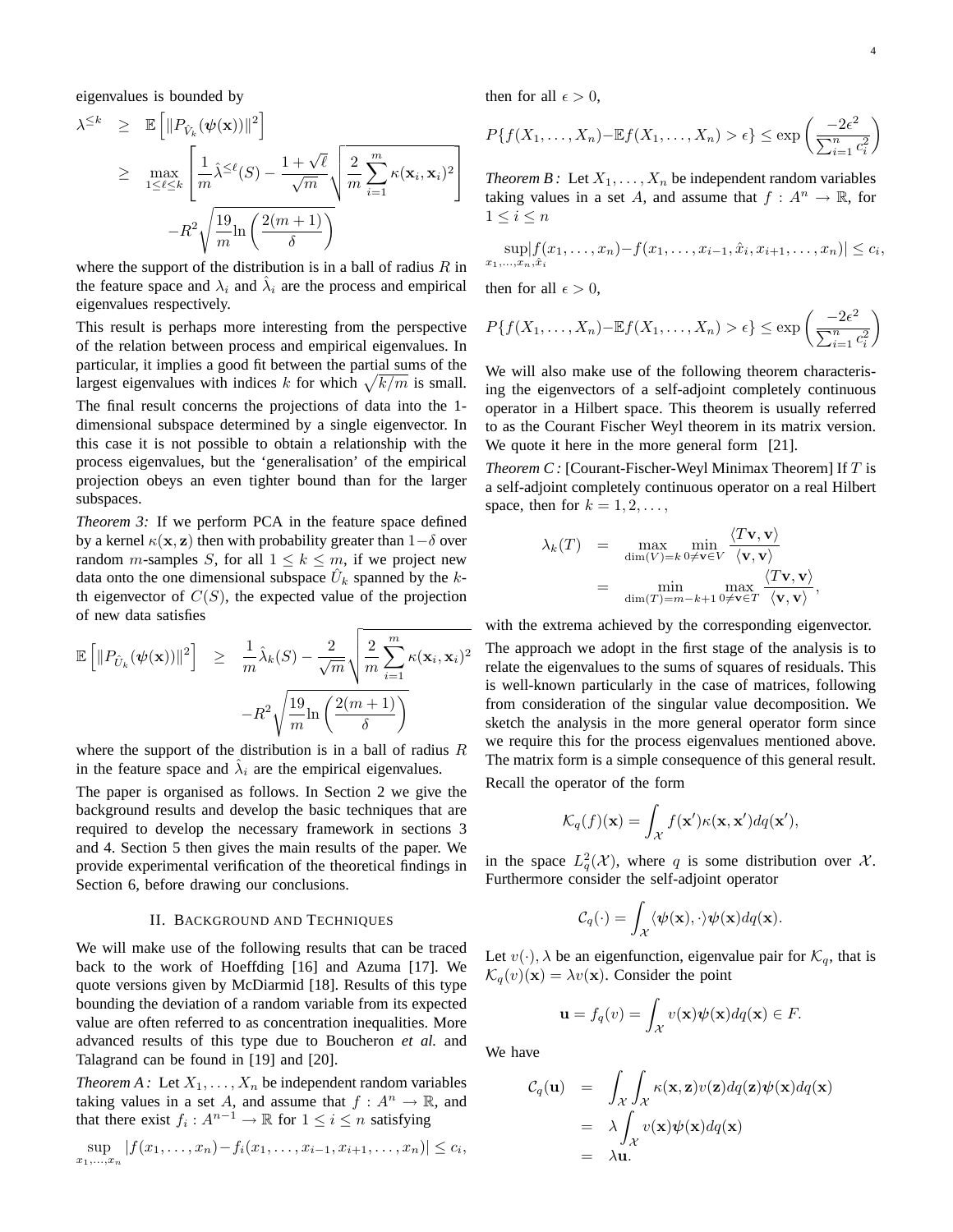It follows that  $f_q(v)$ ,  $\lambda$  is an eigenvector, eigenvalue pair for  $\mathcal{C}_q$ . Furthermore, we have we have

$$
||f_q(v)||^2 = \int_{\mathcal{X}} \int_{\mathcal{X}} v(\mathbf{x}) v(\mathbf{z}) \kappa(\mathbf{x}, \mathbf{z}) dq(\mathbf{x}) dq(\mathbf{z})
$$
  
=  $\lambda \int_{\mathcal{X}} v(\mathbf{z})^2 dq(\mathbf{z}) = \lambda ||v||_q^2$ ,

in the norm determined by the distribution  $q$ . Similarly it is easily verified that if  $\mathbf{u}, \lambda$  is an eigenvector, eigenvalue pair for  $C_q$  the function

$$
g(\mathbf{u})(\cdot) = \langle \boldsymbol{\psi}(\cdot), \mathbf{u} \rangle
$$

is an eigenfunction for  $\mathcal{K}_q$  with eigenvalue  $\lambda$  and

$$
||g(\mathbf{u})||_q^2 = \lambda ||\mathbf{u}||^2.
$$

Furthermore, we have that

$$
g(f_q(v)) = \mathcal{K}_q(v)
$$
 and  $f_q(g(\mathbf{u})) = \mathcal{C}_q(\mathbf{u}).$ 

It follows from this analysis that the two operators have the same non-zero eigenvalues and there is a 1-1 correspondence between the corresponding eigenvectors, eigenfunctions given by the functions  $f$  and  $g$ .

If we consider the case where  $q$  is the empirical distribution, that is the uniform distribution on a fixed  $m$ -sample  $S$ , we will see that this analysis forms the basis of kernel PCA. If we choose  $q$  to be the empirical distribution uniform on a fixed sample S, we will denote the operators  $C_q$  and  $K_q$  by  $C_S$  and  $\mathcal{K}_S$  respectively.

If  $\mathbf{u}_i, \lambda_i$  are the *i*-th normalised eigenvector, eigenvalue pair of the operator  $C_S$  in the feature space, this corresponds to the i-th eigenvector of the correlation matrix

$$
C(S) = \frac{1}{m} \sum_{i=1}^{m} \psi(\mathbf{x}_i) \psi(\mathbf{x}_i)'.
$$

The PCA projection of an input  $x$  onto  $u_i$  is given by

$$
\langle \psi(\mathbf{x}), \mathbf{u}_i \rangle = \lambda_i^{-1/2} \langle \psi(\mathbf{x}), f_q(v_i) \rangle
$$
  
=  $\lambda_i^{-1/2} m^{-1} \sum_{j=1}^m v_i(\mathbf{x}_j) \kappa(\mathbf{x}_j, \mathbf{x}),$ 

where  $v_i(\cdot), \lambda_i$  are the corresponding eigenfunction, eigenvalue pair of the operator  $\mathcal{K}_q$ . This equation forms the basis of kernel PCA, since it implies that the projection of a new point into the space spanned by the  $i$ -th eigenvector can be computed as

$$
P_{\mathbf{u}_i}(\boldsymbol{\psi}(\mathbf{x})) = \left(\hat{\lambda}_i^{-1/2} \sum_{j=1}^m \mathbf{v}_{ij} \kappa(\mathbf{x}, \mathbf{x}_j)\right) \mathbf{u}_i,
$$

where  $(\mathbf{v}_{ij})_{j=1}^m$ ,  $\hat{\lambda}_i$  are the *i*-th eigenvector and eigenvalue of the kernel matrix  $K(S)$ .

Now consider the first eigenvalue of the operator  $\mathcal{K}_q$  for general distribution  $q$ . By Theorem C and the above observations

$$
\lambda_1(\mathcal{K}_q) = \max_{0 \neq \mathbf{v} \in F} \frac{\langle C_q(\mathbf{v}), \mathbf{v} \rangle}{\langle \mathbf{v}, \mathbf{v} \rangle}
$$
  
\n
$$
= \max_{0 \neq \mathbf{v} \in F} \frac{1}{\|\mathbf{v}\|^2} \int_{\mathcal{X}} \langle \psi(\mathbf{x}), \mathbf{v} \rangle^2 dq(\mathbf{x})
$$
  
\n
$$
= \max_{0 \neq \mathbf{v} \in F} \mathbb{E}_q \left[ \| P_{\mathbf{v}}(\psi(\mathbf{x})) \|^2 \right]
$$
  
\n
$$
= \mathbb{E}_q \left[ \| \psi(\mathbf{x}) \|^2 \right] - \min_{0 \neq \mathbf{v} \in F} \mathbb{E}_q \left[ \| P_{\mathbf{v}}^{\perp}(\psi(\mathbf{x})) \|^2 \right],
$$

where  $\mathbb{E}_q$  denotes expectation with respect to q, since  $\|\psi(\mathbf{x})\|^2 = \|P_{\mathbf{v}}(\psi(\mathbf{x}))\|^2 + \|P_{\mathbf{v}}^{\perp}(\psi(\mathbf{x}))\|^2$ . It follows that the first eigenvector is characterised as the direction for which the expected square of the residual is minimal.

Applying the same line of reasoning to the first equality of Theorem C, delivers the following equality

$$
\lambda_k(\mathcal{K}_q) = \max_{\dim(V)=k, V \subseteq F} \min_{0 \neq \mathbf{v} \in V} \mathbb{E}_q \left[ ||P_{\mathbf{v}}(\boldsymbol{\psi}(\mathbf{x}))||^2 \right]. \tag{3}
$$

Notice that this characterisation implies that if  $u_k$  is the k-th eigenvector of  $C_q$ , then

$$
\lambda_k(\mathcal{K}_q) = \mathbb{E}_q \left[ \| P_{\mathbf{u}_k}(\boldsymbol{\psi}(\mathbf{x})) \|^2 \right], \tag{4}
$$

which in turn implies that if  $V_k$  is the space spanned by the first  $k$  eigenvectors, then

$$
\sum_{i=1}^{k} \lambda_i(\mathcal{K}_q) = \mathbb{E}_q \left[ ||P_{V_k}(\boldsymbol{\psi}(\mathbf{x}))||^2 \right]
$$
  

$$
= \mathbb{E}_q \left[ ||\boldsymbol{\psi}(\mathbf{x})||^2 \right] - \mathbb{E}_q \left[ ||P_{V_k}^{\perp}(\boldsymbol{\psi}(\mathbf{x}))||^2 \right]. (5)
$$

It readily follows by induction over the dimension of  $V$  that we can equally characterise the sum of the first  $k$  and last  $m - k$  eigenvalues by

$$
\sum_{i=1}^{k} \lambda_i(\mathcal{K}_q) = \max_{\dim(V)=k} \mathbb{E}_q \left[ \| P_V(\boldsymbol{\psi}(\mathbf{x})) \|^2 \right]
$$

$$
= \mathbb{E}_q \left[ \| \boldsymbol{\psi}(\mathbf{x}) \|^2 \right] - \min_{\dim(V)=k} \mathbb{E}_q \left[ \| P_V^{\perp}(\boldsymbol{\psi}(\mathbf{x})) \|^2 \right] \tag{6}
$$

$$
\sum_{i=k+1}^{\infty} \lambda_i(\mathcal{K}_q) = \mathbb{E}_q \left[ \|\psi(\mathbf{x})\|^2 \right] - \sum_{i=1}^{k} \lambda_i(\mathcal{K}_q) \tag{7}
$$

$$
= \min_{\dim(V)=k} \mathbb{E}_q \left[ \| P_V^{\perp}(\boldsymbol{\psi}(\mathbf{x})) \|^2 \right]. \tag{8}
$$

Hence, as for the case when  $k = 1$ , the subspace spanned by the first  $k$  eigenvalues is characterised as that for which the sum of the squares of the residuals is minimal.

In the case that  $q$  is the empirical distribution the results correspond to the matrix form of the residual result, namely that projecting into the eigenspaces corresponding to the largest eigenvalues minimises the average squared residual. If we take  $q$  to be the data generating distribution  $p$ , the result describes the fact that the eigenvectors of the operator  $\mathcal{C}_p$ characterise the subspaces of  $F$  capturing the largest expected squared residual:

$$
\lambda_k(\mathcal{K}) = \max_{\dim(V)=k} \min_{0 \neq \mathbf{v} \in V} \mathbb{E}[\|P_\mathbf{v}(\boldsymbol{\psi}(\mathbf{x}))\|^2],\tag{9}
$$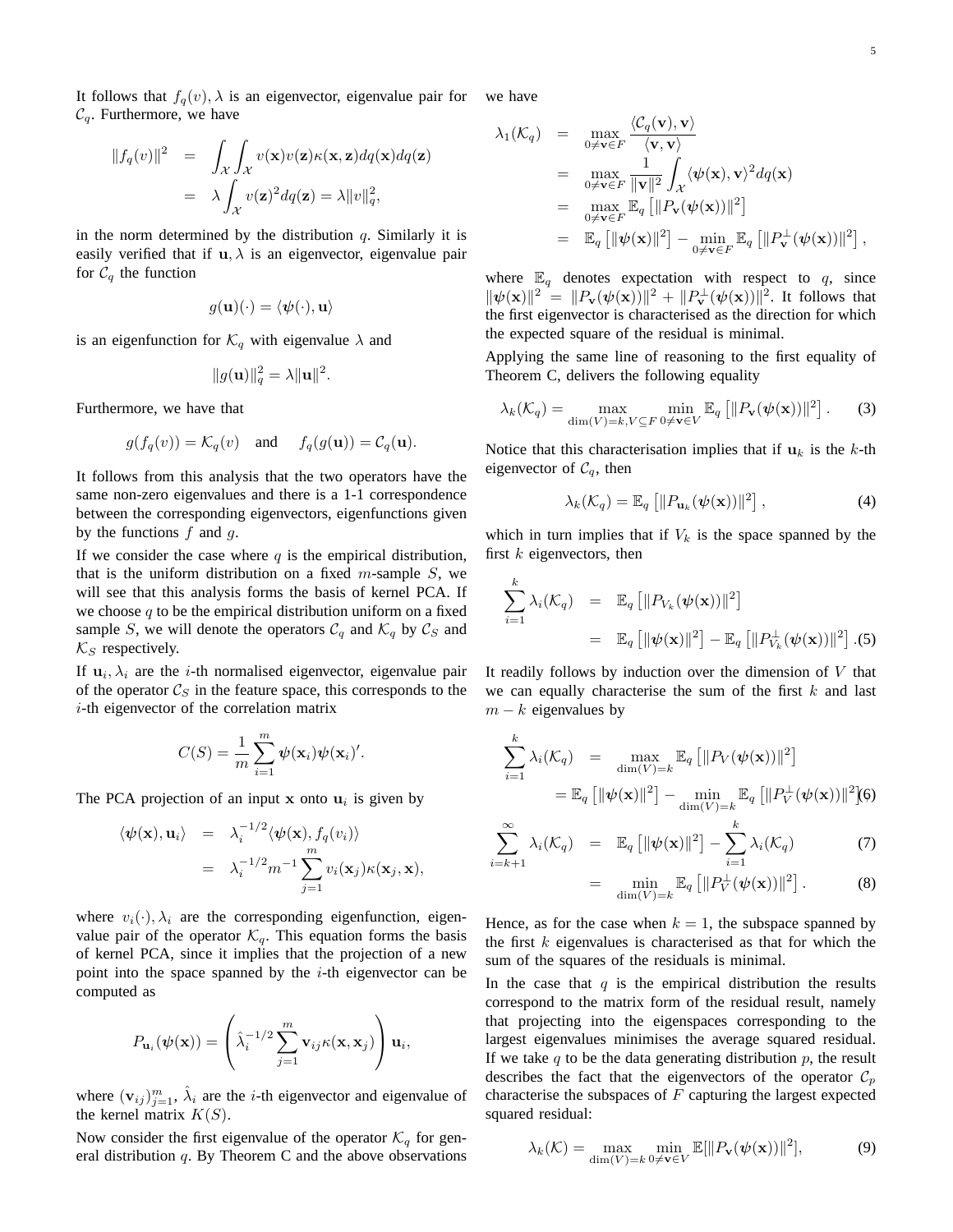where  $V$  is a linear subspace of the feature space  $F$  and we use  $E$  to denote expectation with respect to p. Similarly,

$$
\sum_{i=1}^{k} \lambda_i(\mathcal{K}) = \max_{\dim(V)=k} \mathbb{E}\left[\|P_V(\boldsymbol{\psi}(\mathbf{x}))\|^2\right]
$$

$$
= \mathbb{E}\left[\|\boldsymbol{\psi}(\mathbf{x})\|^2\right] - \min_{\dim(V)=k} \mathbb{E}\left[\|P_V(\boldsymbol{\psi}(\mathbf{x}))\|^2\right] (10)
$$

$$
\sum_{i=k+1}^{\infty} \lambda_i(\mathcal{K}) = \mathbb{E}\left[\|\boldsymbol{\psi}(\mathbf{x})\|^2\right] - \sum_{i=1}^{k} \lambda_i(\mathcal{K})
$$

$$
= \min_{\dim(V)=k} \mathbb{E}\left[\|P_V^{\perp}(\boldsymbol{\psi}(\mathbf{x}))\|^2\right].
$$
 (11)

One of the aims of this paper is to elucidate the relationship between these two projections, demonstrating conditions when the quality of the empirical projection matches that of the 'ideal' process projection.

We are now in a position to motivate the main results of the paper. We consider the general case of a kernel defined feature space with input space  $\mathcal X$  and probability density  $p(x)$ . We fix a sample size m and a draw of m examples  $S = {\mathbf{x}_1, \mathbf{x}_2, \dots, \mathbf{x}_m}$  according to p. We fix the feature space determined by the kernel as given by the mapping  $\psi$ . We can therefore view the eigenvectors of correlation matrices corresponding to finite Gram matrices as lying in this space. Further we fix a feature dimension k. Let  $V_k$ be the space spanned by the first  $k$  eigenvectors of the correlation matrix corresponding to the sample kernel matrix  $K(S)$  with corresponding eigenvalues  $\hat{\lambda}_1, \hat{\lambda}_2, \dots, \hat{\lambda}_k$ , while  $V_k$  is the space spanned by the first k process eigenvectors with corresponding eigenvalues  $\lambda_1, \lambda_2, \ldots, \lambda_k$ . Similarly, let  $\mathbb{E}[f(\mathbf{x})]$  denote the expectation with respect to the sample or the empirical mean:

$$
\mathbb{E}[f(\mathbf{x})] = \frac{1}{m} \sum_{i=1}^{m} f(\mathbf{x}_i),
$$

while as before  $\mathbb{E}[\cdot]$  denotes expectation with respect to p. We are interested in the relationships between the following quantities:

$$
\hat{\mathbb{E}}\left[\|P_{\hat{V}_k}(\psi(\mathbf{x}))\|^2\right] = \frac{1}{m} \sum_{j=1}^m \|P_{\hat{V}_k}(\psi(\mathbf{x}))\|^2
$$
  
\n
$$
= \frac{1}{m} \sum_{i=1}^k \hat{\lambda}_i
$$
  
\n
$$
\mathbb{E}\left[\|P_{V_k}(\psi(\mathbf{x}))\|^2\right] = \sum_{i=1}^k \lambda_i
$$
  
\n
$$
\mathbb{E}\left[\|P_{\hat{V}_k}(\psi(\mathbf{x}))\|^2\right] \text{ and } \hat{\mathbb{E}}\left[\|P_{V_k}(\psi(\mathbf{x}))\|^2\right].
$$

Bounding the difference between the first and second will relate the process eigenvalues to the sample eigenvalues, while the difference between the first and third will bound the expected performance of the space identified by kernel PCA when used on new data.

Our first two observations follow simply from equation (10),

$$
\hat{\mathbb{E}}\left[\|P_{\hat{V}_k}(\boldsymbol{\psi}(\mathbf{x}))\|^2\right] = \frac{1}{m} \sum_{i=1}^k \hat{\lambda}_i \ge \hat{\mathbb{E}}\left[\|P_{V_k}(\boldsymbol{\psi}(\mathbf{x}))\|^2\right] \tag{12}
$$

and

$$
\mathbb{E}\left[\|P_{V_k}(\boldsymbol{\psi}(\mathbf{x}))\|^2\right] = \sum_{i=1}^k \lambda_i \ge \mathbb{E}\left[\|P_{\hat{V}_k}(\boldsymbol{\psi}(\mathbf{x}))\|^2\right] \qquad (13)
$$

Our strategy will be to show that the right hand side of inequality (12) and the left hand side of inequality (13) are close in value making the two inequalities approximately a chain of inequalities. We then bound the difference between the first and last entries in the chain.

First, however, in the next section we will examine averages over random m samples. We will use the notation  $\mathbb{E}_{m}[\cdot]$  to denote this type of average though we could equivalently write  $\mathbb{E}^m[\cdot]$  in the sense that this is simply the expectation with respect to the m-fold product distribution.

# III. AVERAGING OVER SAMPLES AND POPULATION EIGENVALUES

The sample correlation matrix is  $C(S) = \frac{1}{m} XX'$  with eigenvalues  $\mu_1 \geq \mu_2 ... \geq \mu_d$ . (If **x** is a zero-mean random variable then this is also the covariance matrix.) In the notation of the section II  $\mu_i = (1/m)\hat{\lambda}_i$ . The corresponding population correlation matrix has eigenvalues  $\lambda_1 \geq \lambda_2 ... \geq \lambda_d$  and eigenvectors  $\mathbf{u}_1, \dots, \mathbf{u}_d$ . Again by the observations above these are the process eigenvalues.

Statisticians have been interested in the sampling distribution of the eigenvalues of  $C(S)$  for some time. There are two main approaches to studying this problem, as discussed in section 6 of  $[22]$ . In the case that x has a multivariate normal distribution, the exact sampling distribution of  $\mu_1, \ldots, \mu_d$  can be given [23]. Alternatively, the "delta method" can be used, expanding the sample roots about the population roots. For normal populations this has been carried out in [24] (if there are no repeated roots of the population covariance) and [25] (for the general case), and extended in [26] to the non-Gaussian case.

The following proposition describes how  $\mathbb{E}_{m}[\mu_1]$  is related to  $\lambda_1$  and  $\mathbb{E}_{m}[\mu_d]$  is related to  $\lambda_d$ . It requires no assumption of Gaussianity.

*Proposition A:* [Anderson, 1963, pp 145-146]  $\mathbb{E}_{m}[\mu_1] \geq \lambda_1$ and  $\mathbb{E}_{m}[\mu_d] \leq \lambda_d$ .

**Proof**: By the results of the previous section we have

$$
\mu_1 = \max_{0 \neq \mathbf{c}} \sum_{i=1}^m \frac{1}{m} ||P_{\mathbf{c}}(\mathbf{x}_i)||^2
$$
  
 
$$
\geq \frac{1}{m} \sum_{i=1}^m ||P_{\mathbf{u}_1}(\mathbf{x}_i)||^2 = \hat{\mathbb{E}} [||P_{\mathbf{u}_1}(\mathbf{x})||^2].
$$

We now apply the expectation operator  $\mathbb{E}_m$  to both sides. On the RHS we get

$$
\mathbb{E}_m \hat{\mathbb{E}}\left[\|P_{\mathbf{u}_1}(\mathbf{x})\|^2\right] = \mathbb{E}\left[\|P_{\mathbf{u}_1}(\mathbf{x})\|^2\right] = \lambda_1
$$

by equation (11), which completes the proof. Correspondingly  $\mu_d$  is characterized by  $\mu_d = \min_{0 \neq c} \mathbb{E} \left[ ||P_c(\mathbf{x}_i)||^2 \right]$  (minor components analysis).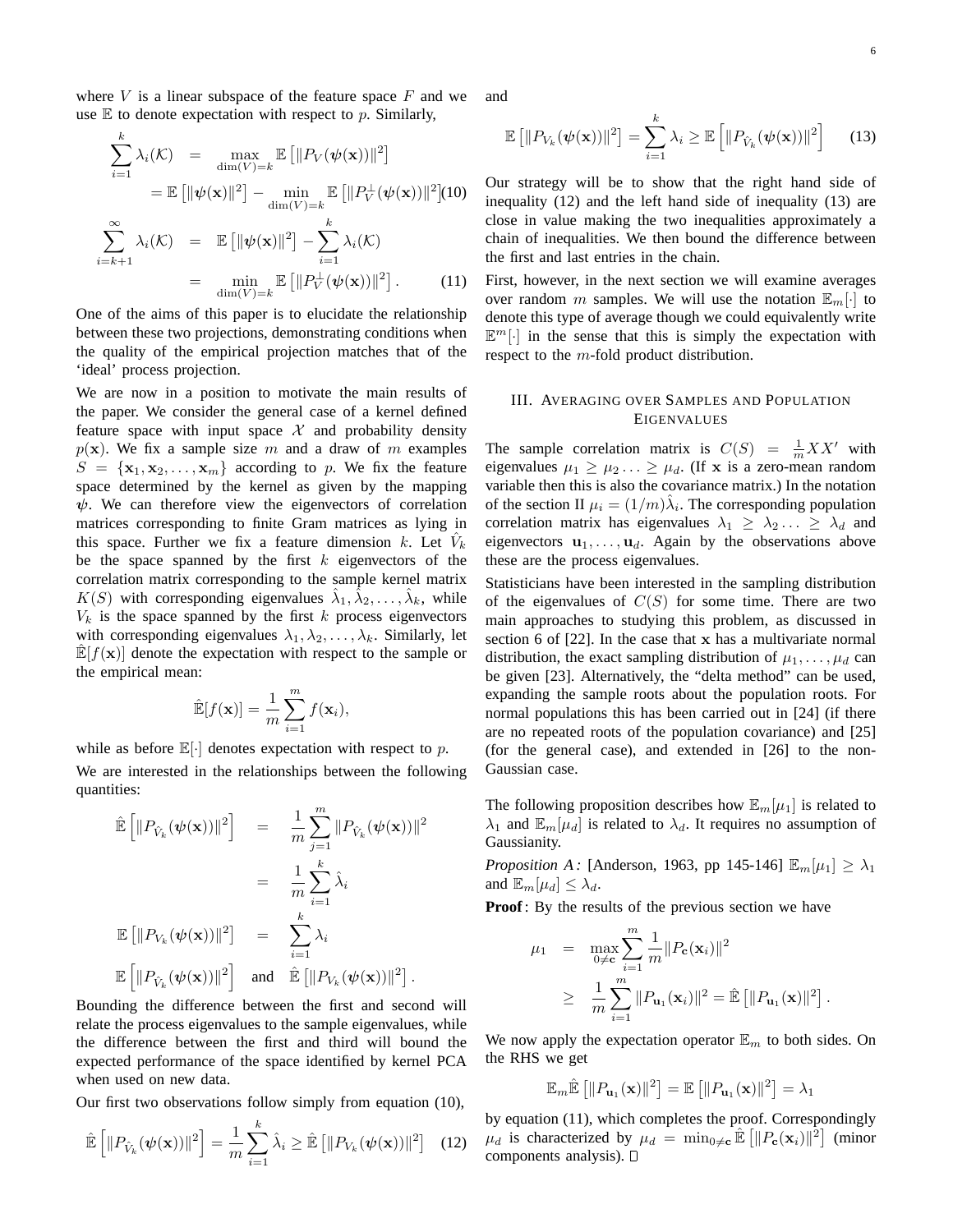Interpreting this result, we see that  $\mathbb{E}_{m}[\mu_1]$  *overestimates*  $\lambda_1$ , while  $\mathbb{E}_{m}[\mu_d]$  *underestimates*  $\lambda_d$ .

Proposition A can be generalized to give the following result where we have also allowed for a kernel defined feature space of dimension  $N_F \leq \infty$ .

*Proposition 4:* Using the above notation, for any  $k$ ,  $1 \leq$ *Froposition 4:* Using the above hotation, for any  $\kappa$ ,  $1 \leq k \leq m$ ,  $\mathbb{E}_m[\sum_{i=1}^k \mu_i] \geq \sum_{i=1}^k \lambda_i$  and  $\mathbb{E}_m[\sum_{i=k+1}^m \mu_i] \leq$  $\sum_{i=k+1}^{N_F} \lambda_i.$ 

**Proof**: Let  $V_k$  be the space spanned by the first k process eigenvectors. Then from the derivations above we have

$$
\sum_{i=1}^k \mu_i = \max_{V: \dim V = k} \hat{\mathbb{E}} \left[ ||P_V(\boldsymbol{\psi}(\mathbf{x}))||^2 \right] \geq \hat{\mathbb{E}} \left[ ||P_{V_k}(\boldsymbol{\psi}(\mathbf{x}))||^2 \right].
$$

Again, applying the expectation operator  $\mathbb{E}_m$  to both sides of this equation and taking equation (11) into account, the first inequality follows. To prove the second we turn max into min, P into  $P^{\perp}$  and reverse the inequality. Again taking expectations of both sides proves the second part.

Furthermore, [26] (equation 2) gives the asymptotic relationship

$$
\mathbb{E}_m[\mu_i] = \lambda_i + \frac{1}{m} \sum_{j=1, j \neq i} \frac{\lambda_i \lambda_j + \kappa_{22}^{ij}}{\lambda_i - \lambda_j} + O(m^{-2}), \quad (14)
$$

where  $\kappa_{22}^{ij}$  is the bivariate cumulant of order 4 of the marginal distribution of  $\phi_i$  and  $\phi_j$  (assumed finite).

*Remark 5:* Proposition 4 also implies that

$$
\mathbb{E}_{N_F} \left[ \sum_{i=1}^{N_F} \mu_i \right] = \sum_{i=1}^{N_F} \lambda_i
$$

if we sample  $N_F$  points.

We can tighten this relation and obtain another relationship from the trace of the matrix when the support of  $p$  satisfies  $\kappa(\mathbf{x}, \mathbf{x}) = C$ , a constant. For example if the kernel is stationary, this holds since  $\kappa(\mathbf{x}, \mathbf{x}) = \kappa(\mathbf{x} - \mathbf{x}) = \kappa(\mathbf{0}) = C$ . Thus

trace 
$$
\left(\frac{1}{m}K\right) = C = \sum_{i=1}^{m} \mu_i
$$
.

Also we have for the continuous eigenproblem R  $\int_{\mathcal{X}} \kappa(\mathbf{x}, \mathbf{x}) p(\mathbf{x}) d\mathbf{x} = C$ . Using the feature expansion  $f_X \kappa(x, x) p(x) dx = 0$ . Using the reality expansion<br>representation of the kernel  $\kappa(x, y) = \sum_{i=1}^{N_F} \lambda_i \phi_i(x) \phi_i(y)$ and the orthonormality of the eigenfunctions we obtain the following result

$$
\sum_{i=1}^{m} \mu_i = \sum_{i=1}^{N_F} \lambda_i.
$$

Applying the results obtained in this section, it follows that  $\mathbb{E}_{m}[\mu_1]$  will overestimate  $\lambda_1$ , and the cumulative sum  $\sum_{i=1}^{k} \mathbb{E}_{m}[\mu_i]$  will overestimate  $\sum_{i=1}^{k} \lambda_i$ . This behaviour is illustrated in Figure 1(b). At the other end, clearly for  $N_F \geq$  $k > m$ ,  $\mu_k \equiv 0$  is an underestimate of  $\lambda_k$ .

#### IV. CONCENTRATION OF EIGENVALUES

Section II outlined the relatively well-known perspective that we now apply to obtain the concentration results for the eigenvalues of positive semi-definite matrices. The key to the results is the characterisation in terms of the sums of residuals given in equations (3) and (8).

*Theorem 6:* Let  $\kappa(\mathbf{x}, \mathbf{z})$  be a positive semi-definite kernel function on a space  $X$ , and let  $p$  be a probability density function on X. Fix natural numbers m and  $1 \leq k \leq m$  and let  $S = (\mathbf{x}_1, \dots, \mathbf{x}_m) \in X^m$  be a sample of m points drawn according to p. Then for all  $\epsilon > 0$ ,

$$
P\left\{\left|\frac{1}{m}\hat{\lambda}_k(S) - \mathbb{E}_m\left[\frac{1}{m}\hat{\lambda}_k(S)\right]\right| \ge \epsilon\right\} \le 2\exp\left(\frac{-2\epsilon^2 m}{R^4}\right),
$$

where  $\hat{\lambda}_k(S)$  is the k-th eigenvalue of the matrix  $K(S)$  with entries  $K(S)_{ij} = \kappa(\mathbf{x}_i, \mathbf{x}_j)$  and  $R^2 = \max_{\mathbf{x} \in X} \kappa(\mathbf{x}, \mathbf{x})$ .

**Proof**: The result follows from an application of Theorem A provided  $\overline{a}$  $\overline{a}$ 

$$
\sup_{S} \left| \frac{1}{m} \hat{\lambda}_{k}(S) - \frac{1}{m} \hat{\lambda}_{k}(S \setminus \{\mathbf{x}_{i}\}) \right| \leq R^{2}/m.
$$

Let  $\hat{S} = S \setminus \{x_i\}$  and let V  $(\hat{V})$  be the k dimensional subspace spanned by the first k eigenvectors of  $\mathcal{C}_S$  ( $\mathcal{C}_{\hat{S}}$ ). Let  $\kappa$  correspond to the feature mapping  $\psi$ . Using m times equation (3) for the empirical distribution we have

$$
\hat{\lambda}_k(S) \geq \min_{v \in \hat{V}} \sum_{j=1}^m \|P_v(\psi(\mathbf{x}_j))\|^2
$$
\n
$$
\geq \min_{v \in \hat{V}} \sum_{j \neq i} \|P_v(\psi(\mathbf{x}_j))\|^2 = \hat{\lambda}_k(\hat{S})
$$
\n
$$
\hat{\lambda}_k(\hat{S}) \geq \min_{v \in V} \sum_{j \neq i} \|P_v(\psi(\mathbf{x}_j))\|^2
$$
\n
$$
\geq \min_{v \in V} \sum_{j=1}^m \|P_v(\psi(\mathbf{x}_j))\|^2 - R^2 = \hat{\lambda}_k(S) - R^2. \Box
$$

Surprisingly a very similar result holds when we consider the sum of the last  $m - k$  eigenvalues or the first k eigenvalues.

*Theorem 7:* Let  $\kappa(\mathbf{x}, \mathbf{z})$  be a positive semi-definite kernel function on a space  $X$ , and let  $p$  be a probability density function on X. Fix natural numbers m and  $1 \leq k \leq m$  and let  $S = (\mathbf{x}_1, \dots, \mathbf{x}_m) \in X^m$  be a sample of m points drawn according to p. Then for all  $\epsilon > 0$ ,

$$
P\left\{ \left| \frac{1}{m} \hat{\lambda}^{>k}(S) - \mathbb{E}_m \left[ \frac{1}{m} \hat{\lambda}^{>k}(S) \right] \right| \ge \epsilon \right\} \le 2 \exp\left(\frac{-2\epsilon^2 m}{R^4}\right),
$$
  
and

 $\frac{u}{\epsilon}$ 

and  

$$
P\left\{\left|\frac{1}{m}\hat{\lambda}^{\leq k}(S)-\mathbb{E}_m\left[\frac{1}{m}\hat{\lambda}^{\leq k}(S)\right]\right|\geq \epsilon\right\} \leq 2\exp\left(\frac{-2\epsilon^2m}{R^4}\right),
$$

where  $\hat{\lambda}^{\leq k}(S)$   $(\hat{\lambda}^{>k}(S))$  is the sum of (all but) the largest k eigenvalues of the matrix  $K(S)$  with entries  $K(S)_{ii} =$  $\kappa(\mathbf{x}_i, \mathbf{x}_j)$  and  $R^2 = \max_{\mathbf{x} \in X} \kappa(\mathbf{x}, \mathbf{x})$ .

**Proof**: The result follows from an application of Theorem A provided  $\overline{a}$ ¯

$$
\sup_{S} \left| \frac{1}{m} \hat{\lambda}^{>k}(S) - \frac{1}{m} \hat{\lambda}^{>k}(S \setminus \{\mathbf{x}_i\}) \right| \leq R^2/m.
$$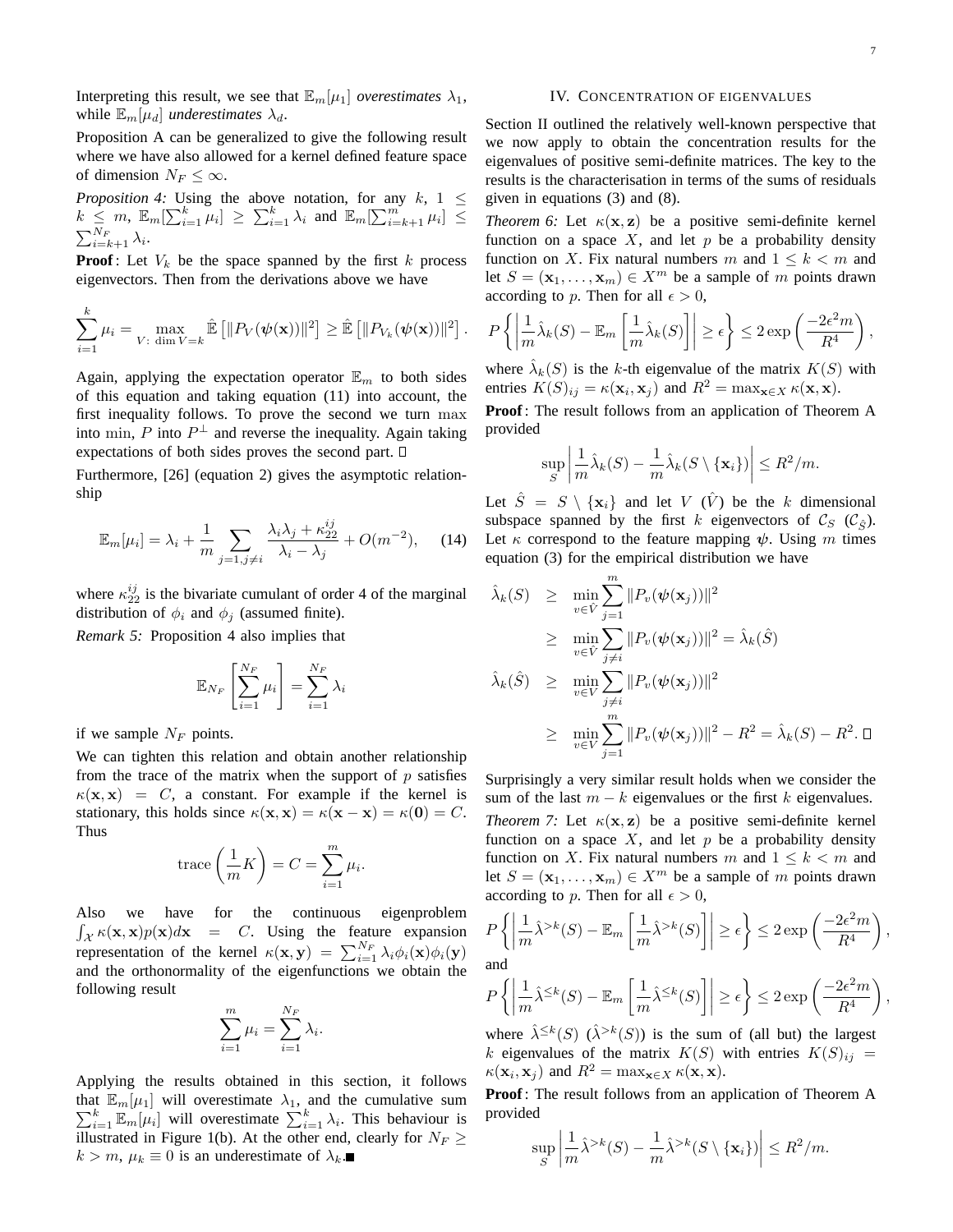Let  $\hat{S} = S \setminus \{\mathbf{x}_i\}$  and let V  $(\hat{V})$  be the k dimensional subspace spanned by the first k eigenvectors of  $\mathcal{C}_S$  ( $\mathcal{C}_{\hat{S}}$ ). Let  $\kappa$  correspond to the feature mapping  $\psi$ . Using m times equation (8) for the empirical distribution we have

$$
\hat{\lambda}^{>k}(S) \leq \sum_{j=1}^{m} ||P_{\hat{V}}^{\perp}(\psi(\mathbf{x}_j))||^2 \leq \sum_{j \neq i} ||P_{\hat{V}}^{\perp}(\psi(\mathbf{x}_j))||^2 + R^2
$$
  
\n
$$
= \hat{\lambda}^{>k}(\hat{S}) + R^2
$$
  
\n
$$
\lambda^{>k}(\hat{S}) \leq \sum_{j \neq i} ||P_{V}^{\perp}(\psi(\mathbf{x}_j))||^2
$$
  
\n
$$
= \sum_{j=1}^{m} ||P_{V}^{\perp}(\psi(\mathbf{x}_j))||^2 - ||P_{V}^{\perp}(\psi(\mathbf{x}_i))||^2 \leq \lambda^{>k}(S).
$$

A similar derivation proves the second inequality.  $\square$ 

*Corollary 8:* Consider a feature space F defined by a kernel  $\kappa(\mathbf{x}, \mathbf{z})$  in a space X with a distribution density  $p(\mathbf{x})$ . Furthermore let  $\hat{\lambda}_i$ ,  $i = 1, ..., m$  be the empirical eigenvalues. With probability  $1 - \delta$  over the selection of a random sample of m points drawn according to  $p(\mathbf{x})$ 

$$
\left|\frac{1}{m}\hat{\lambda}^{\leq k}(S)-\mathbb{E}_m\left[\frac{1}{m}\hat{\lambda}^{\leq k}(S)\right]\right|\leq R^2\sqrt{\frac{1}{m}\text{ln}\frac{2}{\delta}}
$$

Our next result concerns the concentration of the residuals with respect to a fixed subspace.

*Theorem 9:* Let  $p$  be a probability density function on  $X$ . Fix natural numbers m and a subspace V and let  $S =$  $(\mathbf{x}_1, \dots, \mathbf{x}_m) \in X^m$  be a sample of m points drawn according to a probability density function p. Then for all  $\epsilon > 0$ ,

$$
P\{\|\hat{\mathbb{E}}\left[\|P_V(\boldsymbol{\psi}(\mathbf{x}))\|^2\right] - \mathbb{E}\left[\|P_V(\boldsymbol{\psi}(\mathbf{x}))\|^2\right] | \geq \epsilon\} \leq
$$
  
 
$$
2 \exp\left(\frac{-\epsilon^2 m}{2R^4}\right).
$$

**Proof**: Since we have that

$$
\mathbb{E}_m\left[\mathbb{\hat{E}}\left[\|P_V(\boldsymbol{\psi}(\mathbf{x}))\|^2\right]\right] = \mathbb{E}\left[\|P_V(\boldsymbol{\psi}(\mathbf{x}))\|^2\right],
$$

the result follows from an application of Theorem B provided

$$
\sup_{S,\hat{x}_i} \left| \hat{\mathbb{E}}_S \left[ \| P_V(\boldsymbol{\psi}(\mathbf{x})) \|^2 \right] - \hat{\mathbb{E}}_{S \setminus \{\mathbf{x}_i\} \cup \{\hat{\mathbf{x}}_i\}} \left[ \| P_V(\boldsymbol{\psi}(\mathbf{x})) \|^2 \right] \right| \leq
$$
  

$$
R^2 / m.
$$

Clearly the largest change will occur if one of the points  $\psi(\mathbf{x}_i)$ and  $\psi(\hat{\mathbf{x}}_i)$  lies in the subspace V and the other does not. In this case the change will be at most  $R^2/m$ .  $\Box$ 

We apply the theorem to the subspace  $V_k$  spanned by the first k process eigenvalues to obtain the following corollary.

*Corollary 10:* Consider a feature space F defined by a kernel  $\kappa(\mathbf{x}, \mathbf{z})$  in a space X with a distribution density  $p(\mathbf{x})$ . Furthermore let  $V_k$  be the subspace of F spanned by the first k process eigenvectors. With probability  $1-\delta$  over the selection of a random sample of m points drawn according to  $p(x)$ 

$$
\left| \mathbb{\hat{E}} \left[ \| P_{V_k}(\psi(\mathbf{x})) \|^2 \right] - \mathbb{E} \left[ \| P_{V_k}(\psi(\mathbf{x})) \|^2 \right] \right| \leq R^2 \sqrt{\frac{1}{m} \ln \frac{2}{\delta}}
$$
\nthe concentration result of this section are very tight.

The concentration results of this section are very tight. In the notation of the earlier sections they show that with high probability

$$
\hat{\mathbb{E}}\left[\|P_{\hat{V}_k}(\boldsymbol{\psi}(\mathbf{x}))\|^2\right] = \frac{1}{m} \sum_{i=1}^k \hat{\lambda}_i \approx \mathbb{E}_m \left[\hat{\mathbb{E}}\left[\|P_{\hat{V}_k}(\boldsymbol{\psi}(\mathbf{x}))\|^2\right]\right]
$$

$$
= \mathbb{E}_m \left[\frac{1}{m} \sum_{i=1}^k \hat{\lambda}_i\right]
$$
  
and 
$$
\mathbb{E}\left[\|P_{V_k}(\boldsymbol{\psi}(\mathbf{x}))\|^2\right] = \sum_{i=1}^k \lambda_i
$$

$$
\approx \hat{\mathbb{E}}\left[\|P_{V_k}(\boldsymbol{\psi}(\mathbf{x}))\|^2\right],
$$
(15)

where we have used Theorem 7 to obtain the first approximate equality and Theorem 9 with  $V = V_k$  to obtain the second approximate equality.

This gives the sought relationship to create an approximate chain of inequalities

$$
\hat{\mathbb{E}}\left[\|P_{\hat{V}_k}(\boldsymbol{\psi}(\mathbf{x}))\|^2\right] = \frac{1}{m} \sum_{i=1}^k \hat{\lambda}_i \ge \hat{\mathbb{E}}\left[\|P_{V_k}(\boldsymbol{\psi}(\mathbf{x}))\|^2\right] \n\approx \mathbb{E}\left[\|P_{V_k}(\boldsymbol{\psi}(\mathbf{x}))\|^2\right] = \sum_{i=1}^k \lambda_i \n\ge \mathbb{E}\left[\|P_{\hat{V}_k}(\boldsymbol{\psi}(\mathbf{x}))\|^2\right].
$$
\n(16)

Notice that using Proposition 4 we also obtain the following diagram of approximate relationships h i

$$
\hat{\mathbb{E}}\left[\|P_{\hat{V}_k}(\boldsymbol{\psi}(\mathbf{x}))\|^2\right] \geq \hat{\mathbb{E}}\left[\|P_{V_k}(\boldsymbol{\psi}(\mathbf{x}))\|^2\right] \approx \approx \approx \approx \approx \approx \mathbb{E}\left[\|P_{V_k}(\boldsymbol{\psi}(\mathbf{x}))\|^2\right].
$$

Hence, the approximate chain could have been obtained in two ways. It remains to bound the difference between the first and last entries in this chain. This together with the concentration results of this section will deliver the required bounds on the differences between empirical and process eigenvalues, as well as providing a performance bound on kernel PCA.

## V. LEARNING A PROJECTION MATRIX

This section will work up to a proof of the three main results given in the introduction. The key observation that enables the analysis bounding the difference between

$$
\mathbb{\hat{E}}\left[\|P_{\hat{V}_k}(\boldsymbol{\psi}(\mathbf{x}))\|^2\right] = \frac{1}{m} \sum_{i=1}^k \hat{\lambda}_i
$$

and E h  $||P_{\hat{V}_k}(\boldsymbol{\psi}(\mathbf{x}))||^2$ is that we can view the projection norm  $\Vert \tilde{P}_{\hat{V}_k}(\psi(\mathbf{x})) \Vert^2$  as a linear function of pairs of features from the feature space  $F$ .

*Proposition 11:* Let  $\hat{V}$  be the subspace spanned by some fixed subset  $I$  of  $k$  eigenvectors of the kernel matrix. The projection norm  $||P_{\hat{V}}(\psi(\mathbf{x}))||^2$  is a linear function  $\hat{f}$  in a feature space  $\hat{\mathcal{F}}$  for which the kernel function is given by

$$
\hat{\kappa}(\mathbf{x}, \mathbf{z}) = \kappa(\mathbf{x}, \mathbf{z})^2.
$$

Furthermore the 2-norm of the function  $\hat{f}$  is  $\sqrt{k}$ .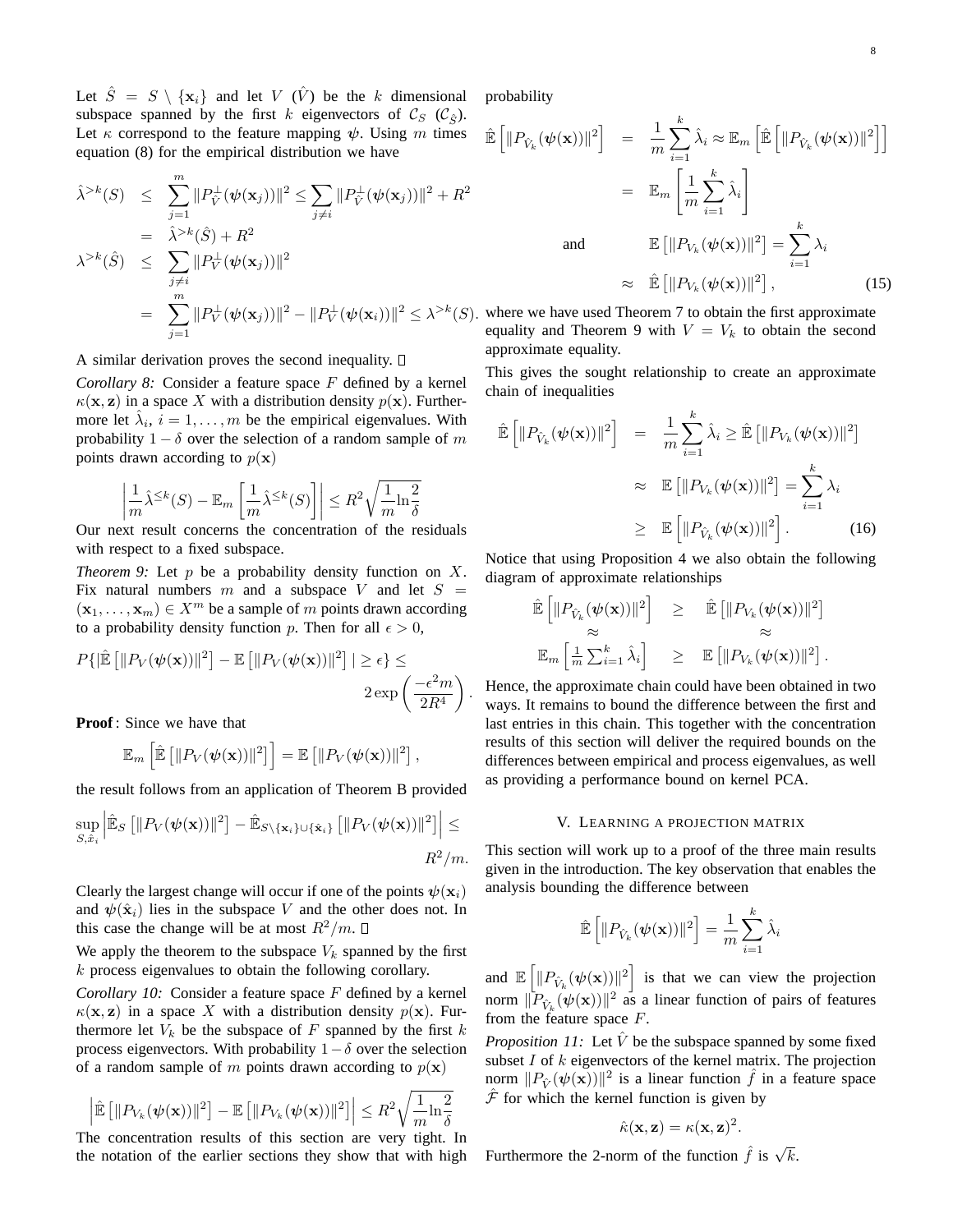**Proof**: Let  $X = U\Sigma V'$  be the singular value decomposition of the sample matrix  $X$  in the feature space. The projection norm is then given by

$$
\hat{f}(\mathbf{x}) = ||P_{\hat{V}}(\boldsymbol{\psi}(\mathbf{x}))||^2 = \boldsymbol{\psi}(\mathbf{x})'U(I)U(I)'\boldsymbol{\psi}(\mathbf{x}),
$$

where  $U(I)$  is the matrix containing the k columns of U in the set I. Hence we can write

$$
||P_{\hat{V}}(\boldsymbol{\psi}(\mathbf{x}))||^2 = \sum_{ij=1}^{N_F} w_{ij} \boldsymbol{\psi}(\mathbf{x})_i \boldsymbol{\psi}(\mathbf{x})_j = \sum_{ij=1}^{N_F} w_{ij} \hat{\boldsymbol{\psi}}(\mathbf{x})_{ij},
$$

where  $\hat{\psi}$  is the projection mapping into the feature space  $\hat{\mathcal{F}}$ consisting of all pairs of F features and  $w_{ij} = (U(I)U(I))_{ij}$ . The standard polynomial construction gives

$$
\hat{\kappa}(\mathbf{x}, \mathbf{z}) = \kappa(\mathbf{x}, \mathbf{z})^2 = \left(\sum_{i=1}^{N_F} \psi(\mathbf{x})_i \psi(\mathbf{z})_i\right)^2
$$
  
\n
$$
= \sum_{i,j=1}^{N_F} \psi(\mathbf{x})_i \psi(\mathbf{z})_i \psi(\mathbf{x})_j \psi(\mathbf{z})_j
$$
  
\n
$$
= \sum_{i,j=1}^{N_F} (\psi(\mathbf{x})_i \psi(\mathbf{x})_j) (\psi(\mathbf{z})_i \psi(\mathbf{z})_j)
$$
  
\n
$$
= \left\langle \hat{\psi}(\mathbf{x}), \hat{\psi}(\mathbf{z}) \right\rangle_{\hat{\mathcal{F}}}.
$$

It remains to show that the norm of the linear function is  $k$ . The norm satisfies (note that  $\|\cdot\|_F$  denotes the Frobenius norm and  $\mathbf{u}_i$  the columns of  $U$ )

$$
\|\hat{f}\|^2 = \sum_{i,j=1}^{N_F} \alpha_{ij}^2 = \|U(I)U(I)'\|_F^2
$$
  
=  $\left\langle \sum_{i \in I} \mathbf{u}_i \mathbf{u}_i', \sum_{j \in I} \mathbf{u}_j \mathbf{u}_j' \right\rangle_F = \sum_{i,j \in I} (\mathbf{u}_i' \mathbf{u}_j)^2 = k$ 

as required.  $\square$ 

We are now in a position to apply a learning theory bound where we consider a regression problem for which the target output is the square of the norm of the sample point  $\|\psi(\mathbf{x})\|^2$ . We restrict the linear function in the space  $\hat{\mathcal{F}}$  to have norm  $\sqrt{k}$ . The loss function is then the shortfall between the output of  $f$  and the squared norm.

The approach we adopt here makes use of the Rademacher variables and the measure is therefore known as the Rademacher complexity. We refer the reader to Ledoux and Talagrand [27] as a core reference, though we will only be using the results and approach described in [28].

*Definition 12:* Given a sample  $S = {\mathbf{x}_1, \dots, \mathbf{x}_m}$  generated by a distribution  $D$  on a set  $X$  and a real-valued function class  $F$  with domain  $X$ , the empirical Rademacher complexity of  $F$  is the random variable

$$
\hat{R}_m(\mathcal{F}) = \mathbb{E}_{\sigma}\left[\sup_{f \in \mathcal{F}} \left| \frac{2}{m} \sum_{i=1}^m \sigma_i f(\mathbf{x}_i) \right| \middle| \mathbf{x}_1, \dots, \mathbf{x}_m \right],
$$

where  $\sigma = {\sigma_1, \ldots, \sigma_m}$  are independent uniform  $\{-1, +1\}$ valued (Rademacher) random variables. The Rademacher complexity of  $\mathcal F$  is

$$
R_m(\mathcal{F}) = \mathbb{E}_S \left[ \hat{R}_m(\mathcal{F}) \right] = \mathbb{E}_{S\sigma} \left[ \sup_{f \in \mathcal{F}} \left| \frac{2}{m} \sum_{i=1}^m \sigma_i f(\mathbf{x}_i) \right| \right].
$$

Note that we denote the input space with  $Z$  in the theorem, so that in the case of supervised learning we would have  $Z =$  $Y \times X$ . The following theorem follows closely the proof of Theorem 8 in Bartlett and Mendelson [28], the small changes allow us to obtain slightly tighter bounds for our special case. We omit the details just noting that bounding in terms of the empirical Rademacher complexity follows from one further application of Theorem B.

*Theorem D:* (Bartlett and Mendelson, 2002) Let  $\mathcal F$  be a class of functions mapping from Z to [0, 1] and let  $S = (\mathbf{z}_i)_{i=1}^m$  be drawn independently according to a probability distribution D and fix  $\delta \in (0,1)$ . Then with probability at least  $1 - \delta$  over samples of length m every  $f \in \mathcal{F}$  satisfies

$$
\mathbb{E}_{\mathcal{D}}[f(\mathbf{z})] \leq \hat{\mathbb{E}}[f(\mathbf{z})] + R_m(\mathcal{F}) + \sqrt{\frac{2\ln(2/\delta)}{m}}
$$
  
 
$$
\leq \hat{\mathbb{E}}[f(\mathbf{z})] + \hat{R}_m(\mathcal{F}) + \sqrt{\frac{18\ln(2/\delta)}{m}}.
$$
 (17)

Given a training set  $S$  the class of functions that we will primarily be considering are linear functions with bounded norm

$$
\left\{ \mathbf{x} \to \sum_{i=1}^{m} \alpha_i \kappa(\mathbf{x}_i, \mathbf{x}) : \alpha' \mathbf{K} \alpha \leq B^2 \right\} \subseteq
$$

$$
\left\{ \mathbf{x} \to \langle \mathbf{w}, \phi(\mathbf{x}) \rangle : \|\mathbf{w}\| \leq B \right\} = \mathcal{F}_B,
$$

where  $\phi$  is the feature mapping corresponding to the kernel  $\kappa(\cdot, \cdot)$ . Note that although the choice of functions appears to depend on S, the definition of  $\mathcal{F}_B$  does not depend on the particular training set. Bartlett and Mendelson [28] bound the empirical Rademacher complexity of this function class.

*Theorem E:* (Bartlett and Mendelson, 2002) If  $\kappa$  :  $X \times X \rightarrow$ R is a kernel, and  $S = {\mathbf{x}_1, \dots, \mathbf{x}_m}$  is a sample of points from  $X$ , then the empirical Rademacher complexity of the class  $\mathcal{F}_B$  satisfies

$$
\hat{R}_{m}(\mathcal{F}_{B}) \leq \frac{2B}{m} \sqrt{\sum_{i=1}^{m} \kappa(\mathbf{x}_{i}, \mathbf{x}_{i})} = \frac{2B}{m} \sqrt{\text{tr}(\mathbf{K})}
$$

The final ingredient that will be required to apply the technique are the properties of the Rademacher complexity that allow it to be bounded in terms of large classes. The following standard theorem summarises the properties of the empirical Rademacher complexity that we require.

*Theorem F:* Let  $F$  and  $H$  be classes of real functions. Then

1) If  $\mathcal{F} \subseteq \mathcal{H}$ , then  $\hat{R}_m(\mathcal{F}) \leq \hat{R}_m(\mathcal{H})$ . 2) For every  $c \in \mathbb{R}$ ,  $\hat{R}_m(c\mathcal{F}) = |c|\hat{R}_m(\mathcal{F})$ 

The proofs of these results are immediate consequences of the definition of empirical Rademacher complexity. We can now apply these results to the approximation of the norm of the variable by a linear function of bounded norm.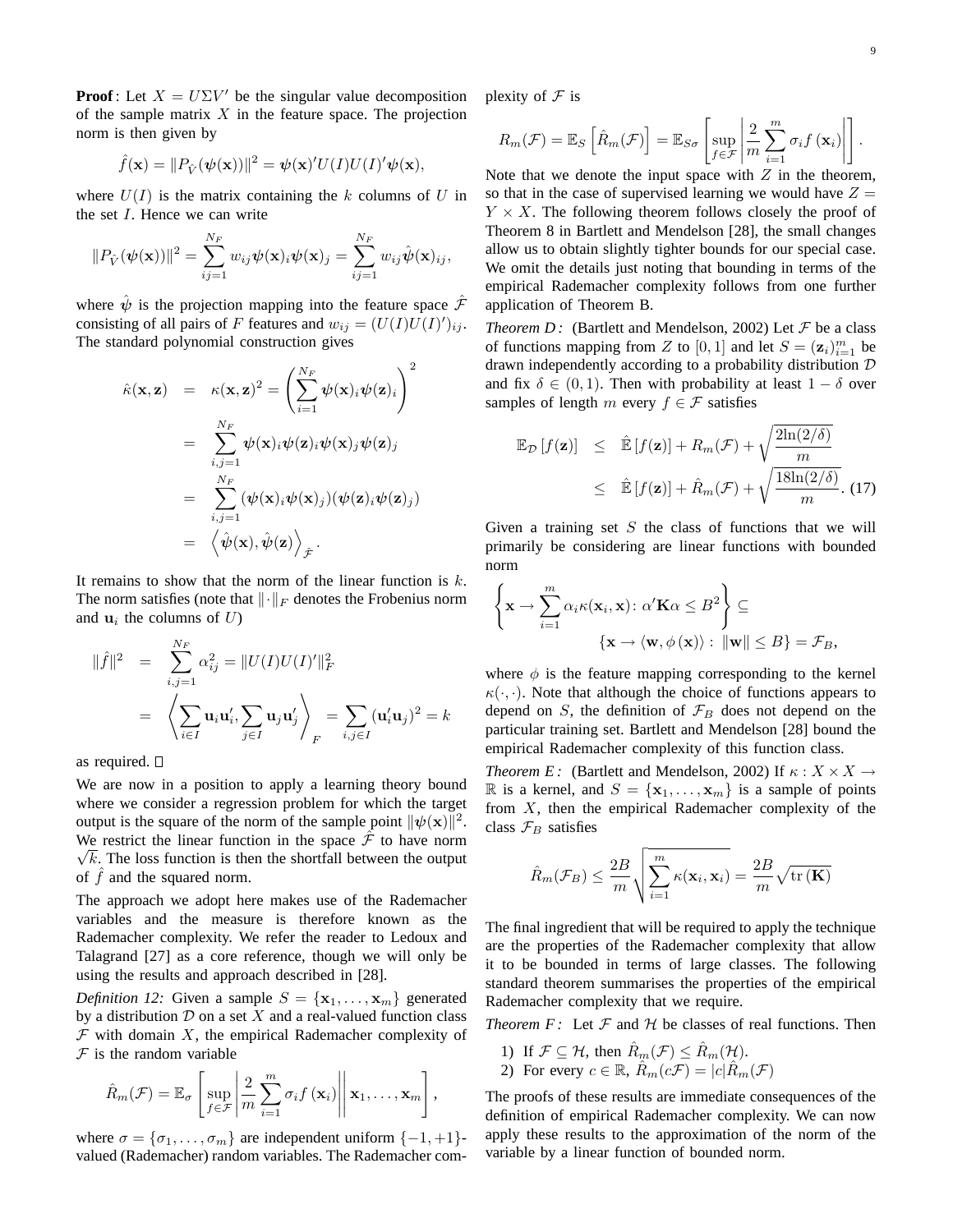*Theorem 13:* If we perform PCA on a randomly drawn training set  $S$  of size  $m$  in the feature space defined by a kernel  $\kappa(\mathbf{x}, \mathbf{z})$  and project new data onto the space  $\hat{V}$  spanned by a subset  $I$  of  $k$  eigenvectors, with probability greater than  $1-\delta$  over the generation of the sample S the expected squared residual is bounded by

$$
\mathbb{E}\left[\|P_{\hat{V}}^{\perp}(\boldsymbol{\psi}(\mathbf{x}))\|^2\right] \leq \frac{1}{m} \sum_{i \notin I} \hat{\lambda}_i(S)
$$

$$
+ \frac{1 + \sqrt{k}}{\sqrt{m}} \sqrt{\frac{2}{m} \sum_{i=1}^m \kappa(\mathbf{x}_i, \mathbf{x}_i)^2 + R^2} \sqrt{\frac{18}{m} \ln\left(\frac{2}{\delta}\right)},
$$

where the support of the distribution is in a ball of radius  $R$ in the feature space.

**Proof.** As indicated in Proposition 11 we consider the function class  $\hat{\mathcal{F}}_{\sqrt{k}}$  with respect to the kernel

$$
\hat{\kappa}(\mathbf{x}, \mathbf{z}) = \kappa(\mathbf{x}, \mathbf{z})^2,
$$

with corresponding feature mapping  $\hat{\psi}$ . Note that the weight vectors considered satisfy the special condition that they are positive semi-definite, that is that

$$
\sum_{ij} w_{ij} \hat{\boldsymbol{\psi}}(\mathbf{x})_{ij} \ge 0,
$$

for all x. Furthermore the function corresponds to the norm squared of a projection mapping. We will denote the subset of functions satisfying this condition by  $P$ . We augment the corresponding primal weight vectors with one further dimension while augmenting the corresponding input vectors with a feature

$$
\|\psi(\mathbf{x}))\|^2 k^{-0.25} = \kappa(\mathbf{x}, \mathbf{x}) k^{-0.25} = k^{-0.25} \sqrt{\hat{\kappa}(\mathbf{x}, \mathbf{x})}
$$
  
= 
$$
\|\hat{\psi}(\mathbf{x}))\| k^{-0.25}
$$

that is the norm squared in the original feature space divided by the fourth root of  $k$ . We now apply Theorem D to the class

$$
\hat{\mathcal{F}} = \left\{ f_{\ell} : (\hat{\psi}(\mathbf{x}), ||\hat{\psi}(\mathbf{x}))||k^{-0.25}) \right\}
$$

$$
\mapsto (||\hat{\psi}(\mathbf{x}))|| - f(\hat{\psi}(\mathbf{x})))R^{-2} | f \in \hat{\mathcal{F}}_{\sqrt{k}} \cap \mathcal{P} \right\}
$$

$$
\subseteq R^{-2} \hat{\mathcal{F}}'_{\sqrt{k+\sqrt{k}}},
$$

where we have restricted the inputs to images of points in the input space as indicated. The squared norm of the image of the input x under this feature mapping is  $\hat{k}(\mathbf{x}, \mathbf{x}) (1 + k^{-0.5})$ . The theorem is applied to the function  $\hat{f}_{\ell}$  where  $\hat{f}$  is the projection function of Theorem 11. We must first verify that the range of the function class on the restricted inputs is  $[0, 1]$ . Since we have restricted ourselves to positive semi-definite weight vectors  $f(\hat{\psi}(\mathbf{x})) \geq 0$ , so that

$$
f_{\ell}(\hat{\boldsymbol{\psi}}(\mathbf{x})) \le ||\hat{\boldsymbol{\psi}}(\mathbf{x}))||R^{-2} \le 1.
$$

Furthermore, since we have restricted  $\hat{\mathcal{F}}$  to only contain functions that correspond to taking the norm squared of projection mappings in the original feature space we have that

$$
f(\hat{\boldsymbol{\psi}}(\mathbf{x})) \leq \|\hat{\boldsymbol{\psi}}(\mathbf{x}))\|,
$$

so that  $f_{\ell}(\hat{\psi}(\mathbf{x})) \geq 0$  as required. We can therefore apply Theorem 11. First note that for the function  $\hat{f}_\ell$  the left hand side of the expression is equal to

$$
\frac{1}{R^2} \mathbb{E}\left[\|P_{\hat{V}}^\perp(\boldsymbol{\psi}(\mathbf{x}))\|^2\right],
$$

where  $\hat{V}$  is the space spanned by the k eigenvectors in the set I. Hence, to obtain the result it remains to evaluate the two expressions on the right hand side of equation (17). The first is a scaling of the empirical squared residual when projecting into the space  $V$ , that is

$$
\frac{1}{R^2}\hat{\mathbb{E}}\left[\|P_{\hat{V}}^{\perp}(\boldsymbol{\psi}(\mathbf{x}))\|^2\right] = \frac{1}{mR^2}\sum_{i \notin I}\hat{\lambda}_i.
$$

The second expression is  $\hat{R}_m(\hat{\mathcal{F}})$  which by Theorem F parts 1 and 2 can be bounded by  $R^{-2}\hat{R}_m\left(\hat{\mathcal{F}}'_{\sqrt{k+\sqrt{k}}}\right)$ . Next we apply Theorem E to obtain

$$
\hat{R}_{m}\left(\hat{\mathcal{F}}'_{\sqrt{k+\sqrt{k}}}\right) \leq \frac{\sqrt{k+\sqrt{k}}}{m} \sqrt{\text{tr}\left(\mathbf{K}\right)}
$$
\n
$$
= \sqrt{\frac{k+\sqrt{k}}{m}} \sqrt{\frac{2(1+k^{-0.5})}{m}} \sum_{i=1}^{m} \kappa(\mathbf{x}_{i}, \mathbf{x}_{i})^{2}
$$
\n
$$
= \frac{1+\sqrt{k}}{\sqrt{m}} \sqrt{\frac{2}{m} \sum_{i=1}^{m} \kappa(\mathbf{x}_{i}, \mathbf{x}_{i})^{2}}.
$$

Assembling all the components and multiplying through by  $R^2$  gives the result.  $\blacksquare$ 

We can apply the bound  $m$  times to obtain a proof of Theorem 1.

**Proof of Theorem 1.** We apply Theorem 13 taking  $I =$  $\{1, \ldots, k\}$ , for  $k = 1, \ldots, m$ , in each case replacing  $\delta$  by  $\delta/m$ . This ensures that with probability  $1 - \delta$  the assertion holds for all  $m$  applications. The second inequality of Theorem 1 follows from the observation that for  $k \geq \ell$ 

$$
\mathbb{E}\left[\|P_{\hat{V}_k}^{\perp}(\boldsymbol{\psi}(\mathbf{x}))\|^2\right] \leq \mathbb{E}\left[\|P_{\hat{V}_{\ell}}^{\perp}(\boldsymbol{\psi}(\mathbf{x}))\|^2\right]
$$

,

,

while the first inequality follows from the last inequality of equation (16).  $\blacksquare$ 

A similar argument applies for Theorem 2.

**Proof of Theorem 2.** We apply Theorem 13 taking  $I =$  $\{1, \ldots, k\}$ , for  $k = 1, \ldots, m$ , in each case replacing  $\delta$  by  $\delta/(m+1)$ . This ensures that with probability  $1-\delta$  the assertion holds for all  $m$  applications together with the assertion that

$$
\left|\mathbb{E}\left[\left\|\psi(\mathbf{x})\right\|^2\right] - \hat{\mathbb{E}}\left[\left\|\psi(\mathbf{x})\right\|^2\right]\right| \leq R^2 \sqrt{\frac{1}{m} \ln \frac{2(m+1)}{\delta}}.
$$

This final inequality follows from a straightforward application of McDiarmid's inequality. The second inequality of Theorem 2 follows from the observations above together with the fact that h i

$$
\frac{1}{m}\hat{\lambda}^{\leq k}=\hat{\mathbb{E}}\left[\left\Vert \psi(\mathbf{x})\right\Vert ^{2}\right]-\frac{1}{m}\hat{\lambda}^{>k}
$$

while the first inequality again follows from the last inequality of equation (16).  $\blacksquare$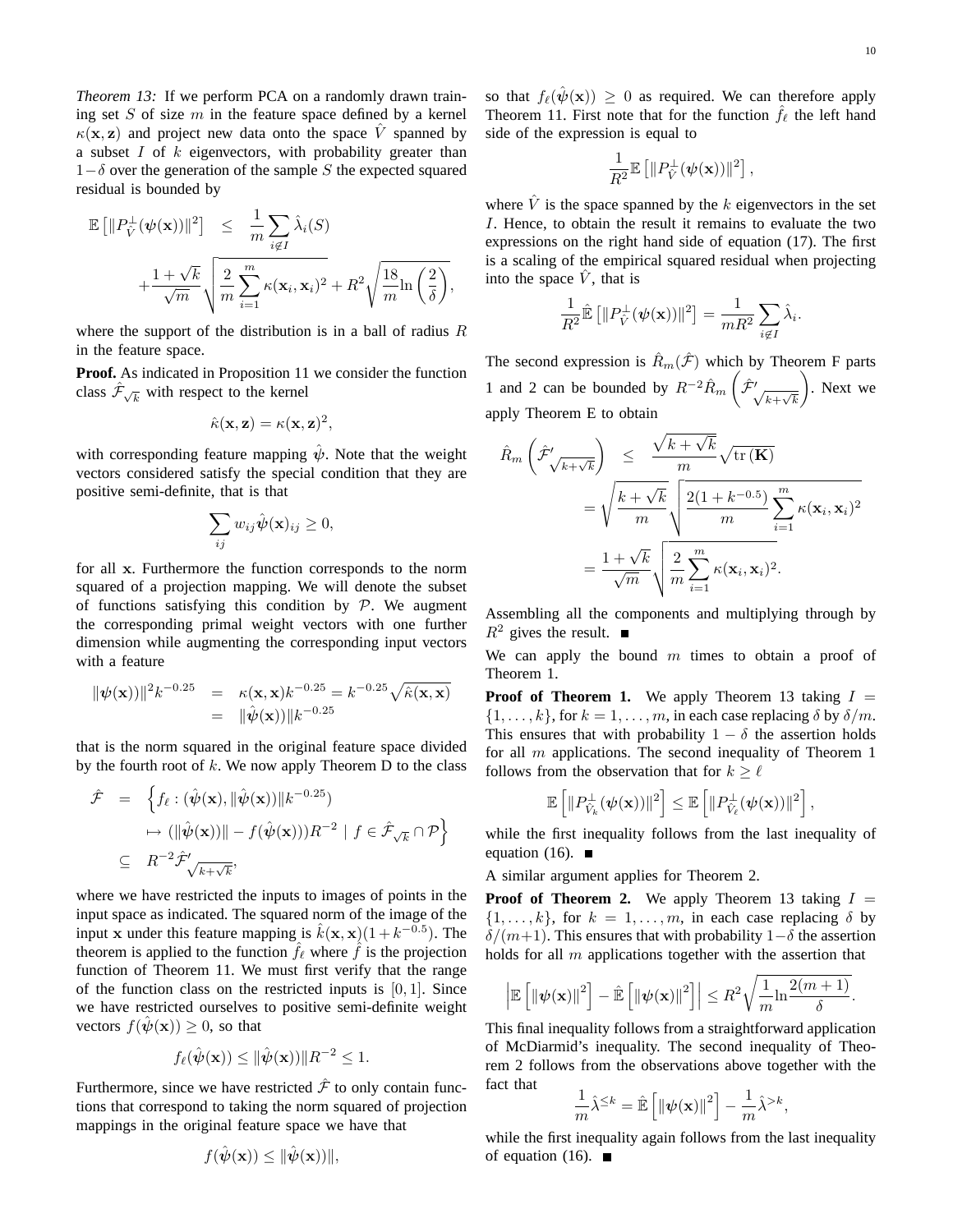Finally we give the proof of Theorem 3.

**Proof of Theorem 3.** Consider applying Theorem 13 taking  $I = \{k\}$ , and replacing  $\delta$  by  $\delta/(m+1)$ . This ensures that with probability  $1 - \delta$  the assertion holds for all m applications together with the assertion that

$$
\left|\mathbb{E}\left[\left\|\psi(\mathbf{x})\right\|^2\right] - \hat{\mathbb{E}}\left[\left\|\psi(\mathbf{x})\right\|^2\right]\right| \leq R^2 \sqrt{\frac{1}{m} \ln \frac{2(m+1)}{\delta}}.
$$

This final inequality follows from a straightforward application of McDiarmid's inequality. The inequality of Theorem 3 follows from the observations above together with the fact that  $\overline{\phantom{a}}$ h i

$$
\frac{1}{m}\sum_{i\neq k}\hat{\lambda}_i=\hat{\mathbb{E}}\left[\left\|\psi(\mathbf{x})\right\|^2\right]-\frac{1}{m}\hat{\lambda}_k.
$$

# VI. EXPERIMENTS

To illustrate the results described in this paper experiments were carried out with the Breast cancer data set [29] which contains 683 data points. This dataset is available from the UCI data repository. A normalised cubic polynomial kernel was chosen,

$$
\kappa_{NC} \langle \mathbf{x}_i, \mathbf{x}_j \rangle = \frac{\langle \mathbf{x}_i, \mathbf{x}_j \rangle^3}{\sqrt{\langle \mathbf{x}_i, \mathbf{x}_i \rangle^3 \langle \mathbf{x}_j, \mathbf{x}_j \rangle^3}}
$$
(18)

from a range of other kernels, based on the empirical observation that the process eigenspectrum did not decay too fast. We compare three quantities

(i) 
$$
\mathbb{E}\left[\|P_{\hat{V}_k}(\psi(\mathbf{x}))\|^2\right] = \frac{1}{m}\sum_{i=1}^k \hat{\lambda}_i,
$$

$$
\begin{array}{ll}\n\text{(ii)} & \mathbb{E}\left[\|P_{V_k}(\boldsymbol{\psi}(\mathbf{x}))\|^2\right] = \sum_{i=1}^k \lambda_i,\n\end{array}
$$

(iii) 
$$
\mathbb{E}\left[\|P_{\hat{V}_k}(\psi(\mathbf{x}))\|^2\right].
$$

From inequality (13) we have (ii)  $\ge$  (iii) and from Proposition 2 we have (i)  $\geq$  (ii) in the expectation  $\mathbb{E}_m$  with respect to the product distribution.

We randomly selected 50% of the data as a 'training' set. The process eigenspectrum was obtained by performing an eigenvalue decomposition of the kernel matrix constructed from the entire dataset. Similarly the spectrum  $\{\hat{\lambda}_i\}$  was obtained from an eigendecomposition of the appropriate submatrix. The computation of  $||P_{\hat{V}_k}(\psi(\mathbf{x}))||^2$  is carried out as explained in [15].

Figure 2(a) shows the projected squared norm plotted against  $k$  for these three quantities. Curves (i) and (iii) have been averaged over 20 random choices of the training set. The error bars give one standard deviation. Notice the close agreement between the curves (i) and (iii), indicating that the subspace identified as optimal for the training set is indeed capturing almost the same amount of information for all data points. The very tight error bars show clearly the very tight concentration of the sums of tail of eigenvalues as predicted by Theorem 7. In order to amplify the information depicted in Figure  $2(a)$ , Figure 2(b) plots the differences (i)-(ii) and (iii)-(ii). As expected we see that (i)-(ii)  $\geq 0$  and (iii)-(ii)  $\leq 0$ . For larger projection dimensions the theory predicts that the accuracy



Fig. 2. (a) Plot of the projected squared norm plotted against the projection dimension. The plot shows three curves, (i) expected squared norm for training set when projected into empirical eigenspace averaged over 20 random splits, (ii) expected squared norm for the true process eigenspectrum and (iii) expected squared norm for empirical eigenspace again averaged over 20 random splits. (b) Zooms in on plot (a) by displaying the differences between (i) and (ii) and between (iii) and (ii).

will level off and remain constant and this effect can be observed in Figure 2(b).

#### VII. CONCLUSIONS

The paper has shown that the eigenvalues of a positive semidefinite matrix generated from a random sample is concentrated. Furthermore the sum of the last  $m - k$  eigenvalues is similarly concentrated as is the residual when the data is projected into a fixed subspace.

Furthermore, we have shown that estimating the projection subspace on a random sample can give a good model for future data provided the number of examples is much larger than the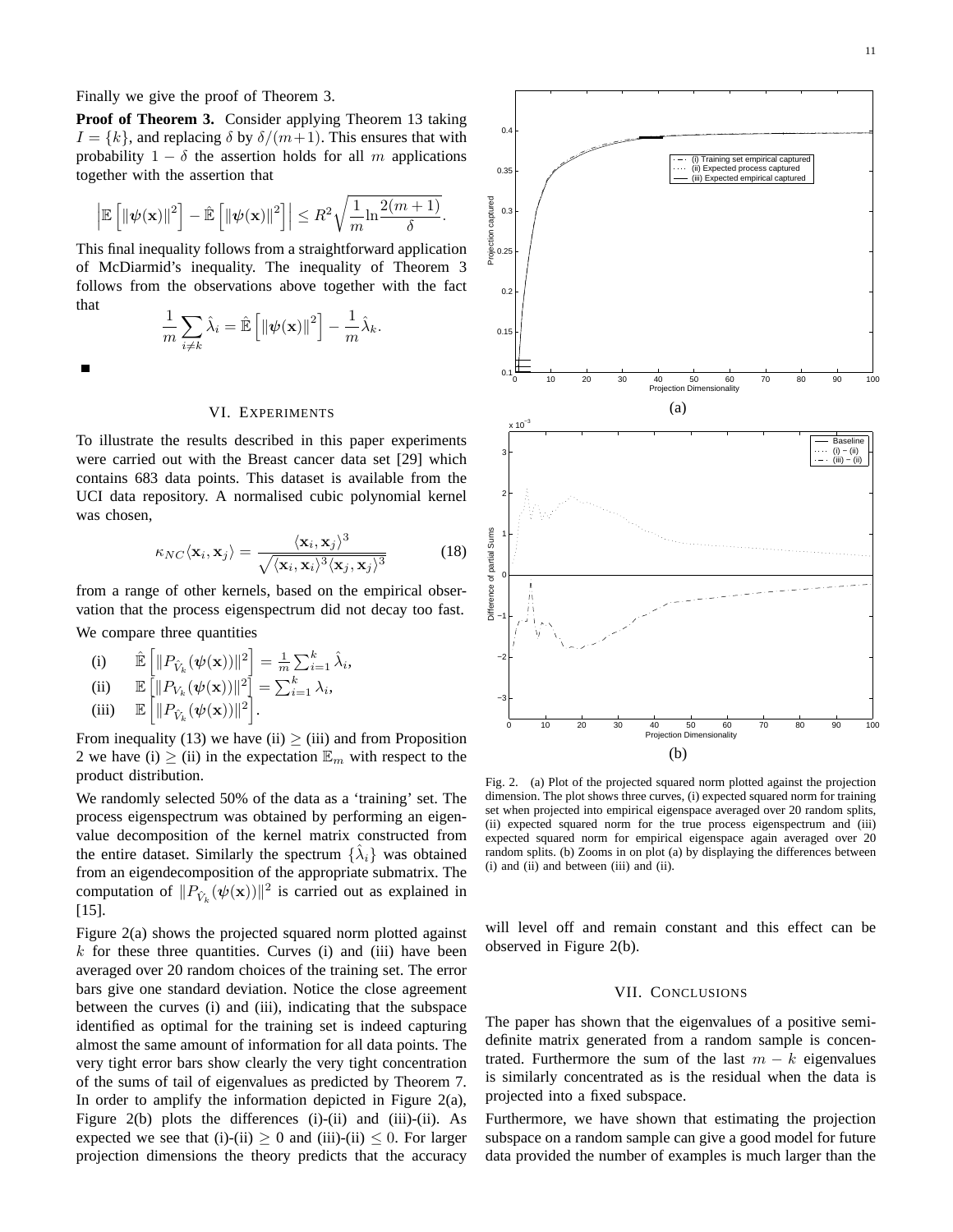dimension of the subspace that captures most of the training data. The results provide a basis for performing PCA or kernel-PCA from a randomly generated sample, as they confirm that the subspace identified by the sample will indeed 'generalise' in the sense that it will capture most of the information in a test sample provided that the dimension is small compared to the sample size and that the subspace captures most of the variance in the training data. The result is somewhat counter-intuitive in that the dimension of the feature space does not appear explicitly. The critical quantity is the ratio of the empirical or 'effective' dimension of the sample data to the number of examples it comprises.

Experiments are presented that confirm the theoretical predictions on a real world data-set for small projection dimensions. For larger projection dimensions the theory predicts that the accuracy will level off and remain constant. In practice there is a slow attenuation with increasing projection dimension. This is not inconsistent with the theory and accords with intuitive expectations.

#### **REFERENCES**

- [1] N. Cristianini and J. Shawe-Taylor, *An Introduction to Support Vector Machines*. Cambridge University Press, 2000.
- [2] S. Mika, B. Schölkopf, A. Smola, K.-R. Müller, M. Scholz, and G. Rätsch, "Kernel PCA and de-noising in feature spaces," in *Advances in Neural Information Processing Systems 11*, 1998.
- [3] N. Cristianini, H. Lodhi, and J. Shawe-Taylor, "Latent semantic kernels for feature selection," NeuroCOLT Working Group, http://www.neurocolt.org, Tech. Rep. NC-TR-00-080, 2000.
- [4] J. Kleinberg, "Authoritative sources in a hyperlinked environment," in *Proceedings of 9th ACM-SIAM Symposium on Discrete Algorithms*, 1998.
- [5] S. Brin and L. Page, "The anatomy of a large-scale hypertextual (web) search engine," in *Proceedings of the Seventh International World Wide Web Conference*, 1998.
- [6] A. Y. Ng, A. X. Zheng, and M. I. Jordan, "Link analysis, eigenvectors and stability," in *To appear in the Seventeenth International Joint Conference on Artificial Intelligence (IJCAI-01)*, 2001.
- [7] A. Guionnet and O. Zeitouni, "Concentration of the spectral measure for large matrices," *Electron. Comm. Prob.*, vol. 5, pp. 119–136, 2000.
- [8] N. Alon, M. Krivelevich, and V. H. Vu, "On the concentration of eigenvalues of random symmetric matrices," *Israel Journal of Mathematics*, vol. 131, pp. 259–267, 2002.
- [9] C. K. I. Williams and M. Seeger, "The Effect of the Input Density Distribution on Kernel-based Classifiers," in *Proceedings of the Seventeenth International Conference on Machine Learning (ICML 2000)*, P. Langley, Ed. Morgan Kaufmann, 2000.
- [10] C. T. H. Baker, *The numerical treatment of integral equations*. Oxford: Clarendon Press, 1977.
- [11] H. Zhu, C. K. I. Williams, R. J. Rohwer, and M. Morciniec, "Gaussian regression and optimal finite dimensional linear models," in *Neural Networks and Machine Learning*, C. M. Bishop, Ed. Berlin: Springer-Verlag, 1998.
- [12] V. Koltchinskii and E. Gine, "Random matrix approximation of spectra of integral operators," *Bernoulli*, vol. 6(1), pp. 113–167, 2000.
- [13] I. Johnstone, "On the distribution of the largest principal component," Stanford University, http://wwwstat.stanford.edu/ imj/Reports/index.html, Tech. Rep., 2000.
- [14] J. Shawe-Taylor, N. Cristianini, and J. Kandola, "On the Concentration of Spectral Properties," in *Advances in Neural Information Processing Systems 14*, T. G. Diettrich, S. Becker, and Z. Ghahramani, Eds. MIT Press, 2002.
- [15] J. Shawe-Taylor and N. Cristianini, *Kernel Methods for Pattern Analysis*. Cambridge, UK: Cambridge University Press, 2004.
- [16] W. Hoeffding, "Probability inequalities for sums of bounded random variables," *J. Amer. Stat. Assoc.*, vol. 58, pp. 13–30, 1963.
- [17] K. Azuma, "Weighted sums of certain dependent random variables," *Tohoku Math J.*, vol. 19, pp. 357–367, 1967.
- [18] C. McDiarmid, "On the method of bounded differences," in *Surveys in Combinatorics 1989*. Cambridge University Press, 1989, pp. 148–188.
- [19] S. Boucheron, G. Lugosi, and P. Massart, "A sharp concentration inequality with applications," *Random Structures and Algorithms*, vol. 16, pp. 277–292, 2000.
- [20] M. Talagrand, "New concentration inequalities in product spaces," *Invent. Math.*, vol. 126, pp. 505–563, 1996.
- [21] H. Voss, "Variational characterization of eigenvalues of nonlinear eigenproblems," in *Proceedings of the International Conference on Mathematical and Computer Modelling in Science and Engineering*, 2003, pp. 379–383.
- [22] M. L. Eaton and D. E. Tyler, "On Wielandt's Inequality and Its Application to the Asymptotic Distribution of the Eigenvalues of a Random Symmetric Matrix," *Annals of Statistics*, vol. 19(1), pp. 260– 271, 1991.
- [23] A. T. James, "The distribution of the latent roots of the covariance matrix," *Annals of Math. Stat.*, vol. 31, pp. 151–158, 1960.
- [24] D. N. Lawley, "Tests of Significance for the Latent Roots of Covariance and Correlation Matrices," *Biometrika*, vol. 43(1/2), pp. 128–136, 1956.
- [25] T. W. Anderson, "Asymptotic Theory for Principal Component Analysis," *Annals of Mathematical Statistics*, vol. 34(1), pp. 122–148, 1963.
- [26] C. M. Waternaux, "Asymptotic Distribution of the Sample Roots for a Nonnormal Population," *Biometrika*, vol. 63(3), pp. 639–645, 1976.
- [27] M. Ledoux and M. Talagrand, *Probability in Banach Spaces: isoperimetry and processes*. Springer, 1991.
- [28] P. L. Bartlett and S. Mendelson, "Rademacher and gaussian complexities: Risk bounds and structural results," *Journal of Machine Learning Research*, 2002.
- [29] C. Blake and C. Merz, "UCI repository of machine learning databases," 1998. [Online]. Available: http://www.ics.uci.edu/∼mlearn/MLRepository.html

#### SHORT BIOGRAPHIES OF AUTHORS

*a) John Shawe-Taylor:* John Shawe-Taylor obtained a PhD in Mathematics at Royal Holloway, University of London in 1986. He subsequently completed an MSc in the Foundations of Advanced Information Technology at Imperial College. He was promoted to Professor of Computing Science in 1996. He has published over 150 research papers. He recently moved to the University of Southampton, where he heads the ISIS research group.

He has coordinated a number of European wide projects investigating the theory and practice of Machine Learning, including the NeuroCOLT projects. He is currently the coordinator of a Framework VI Network of Excellence in Pattern Analysis, Statistical Modelling and Computational Learning (PASCAL) involving 56 partners. He is co-author of an 'Introduction to Support Vector Machines', the first comprehensive account of this new generation of machine learning algorithms. A further book on this topic, 'Kernel Methods for Pattern Analysis', was published in 2004.

*b) Chris Williams:* Chris Williams read Physics at Cambridge, graduating in 1982 and continued on to do Part III Maths (1983). He then did a MSc in Water Resources at the University of Newcastle upon Tyne before going to work in Lesotho, Southern Africa in low-cost sanitation. In 1988 he returned to academia, studying neural networks/AI with Geoff Hinton at the University of Toronto (MSc 1990, PhD 1994). He was a member of the Neural Computing Research Group at Aston University from 1994 to 1998, and is currently a Reader in the School of Informatics at the University of Edinburgh.

Dr Williams is interested in a wide range of theoretical and practical issues in machine learning, statistical pattern recognition, probabilistic graphical models and computer vision.